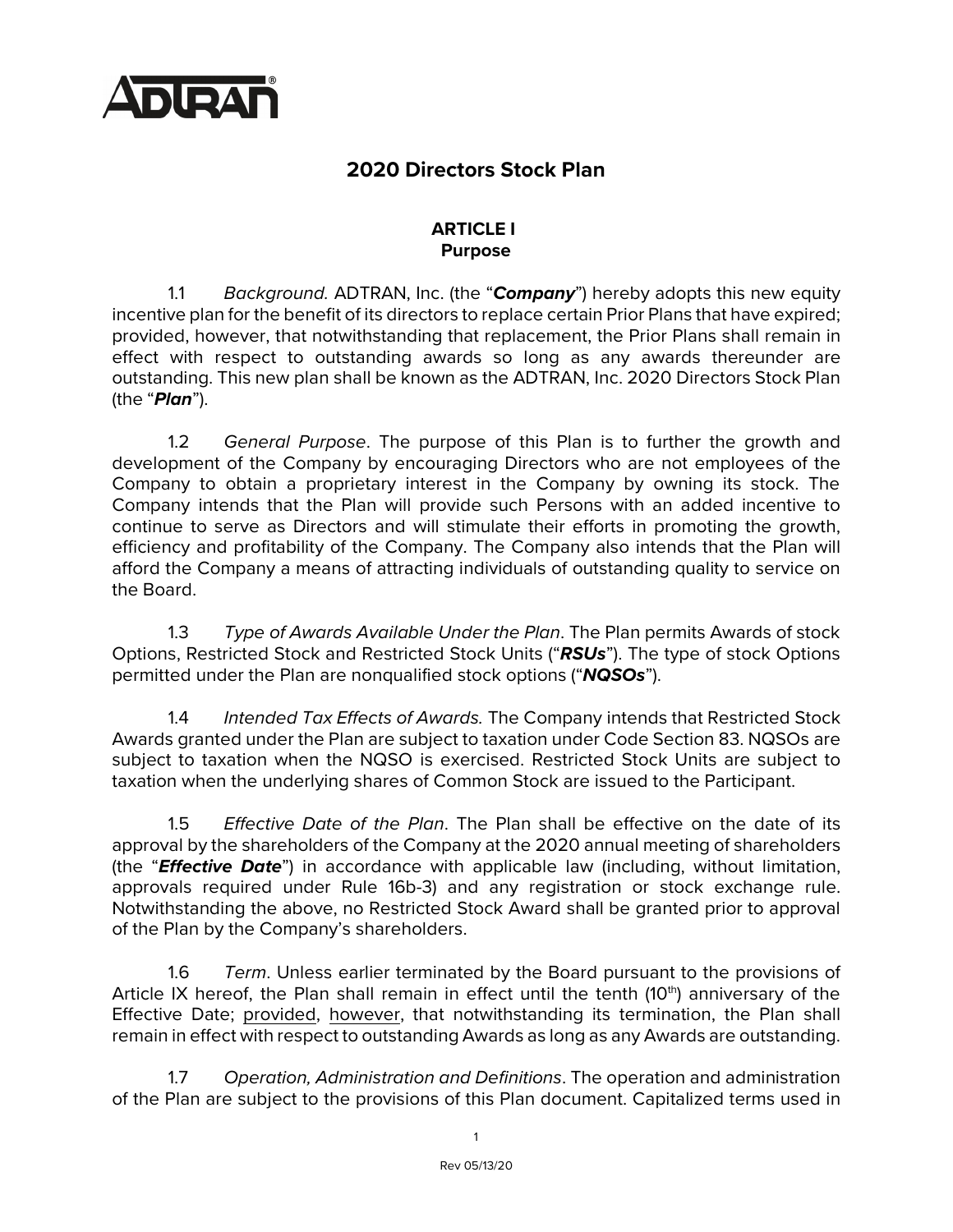

the Plan are defined in Article II below or may be defined within the Plan.

1.8 *Legal Compliance*. The Plan is intended to comply with (a) Code Section 409A, to the extent any Awards are treated as nonqualified deferred compensation under Code Section 409A, and (b) the exemption of Awards under the provisions of Rule 16b-3.

## **ARTICLE II Definitions**

The following words and phrases as used in this Plan shall have the meanings set forth in this Article unless a different meaning is clearly required by the context:

2.1 *"Affiliate"* means an entity that, directly or indirectly, controls, is controlled by, or is under common control with the Company, within the meaning of Rule 12b-2 of the Exchange Act.

2.2 *"Award"* means any Option, Restricted Stock, or Restricted Stock Unit granted to a Participant under the Plan.

2.3 "*Award Agreement*" means the written (or electronic) agreement issued by the Company to the Participant that sets forth the terms and provisions of an Award granted under the Plan.

2.4 *"Beneficiary"* means, with respect to a Participant, the Person(s) to whom the Participant's Award shall be transferred upon the Participant's death, determined as set forth in Section 10.1.

2.5 *"Board"* means the Board of Directors of the Company.

2.6 *"Cause"* means an act or acts by a Person involving personal dishonesty, incompetence, willful misconduct, moral turpitude, intentional failure to perform stated duties, willful violation of any law, rule or regulation (other than traffic violations or similar offenses), the use for profit or disclosure to unauthorized Persons of confidential information or trade secrets of the Company or its subsidiaries, the breach of any contract with or material written policy of the Company or its subsidiaries, the unlawful trading in the securities of the Company or of another corporation based on information gained as a result of the performance of services for the Company or its subsidiaries, a felony conviction, or the failure to contest prosecution for a felony, embezzlement, fraud, deceit or civil rights violations, any of which acts negatively impact the Company or any of its subsidiaries or cause the Company or any of its subsidiaries liability or loss, as determined by the Committee in its sole discretion.

2.7 *"Change of Control"* means the occurrence of any of the following events on or after the Effective Date of this Plan: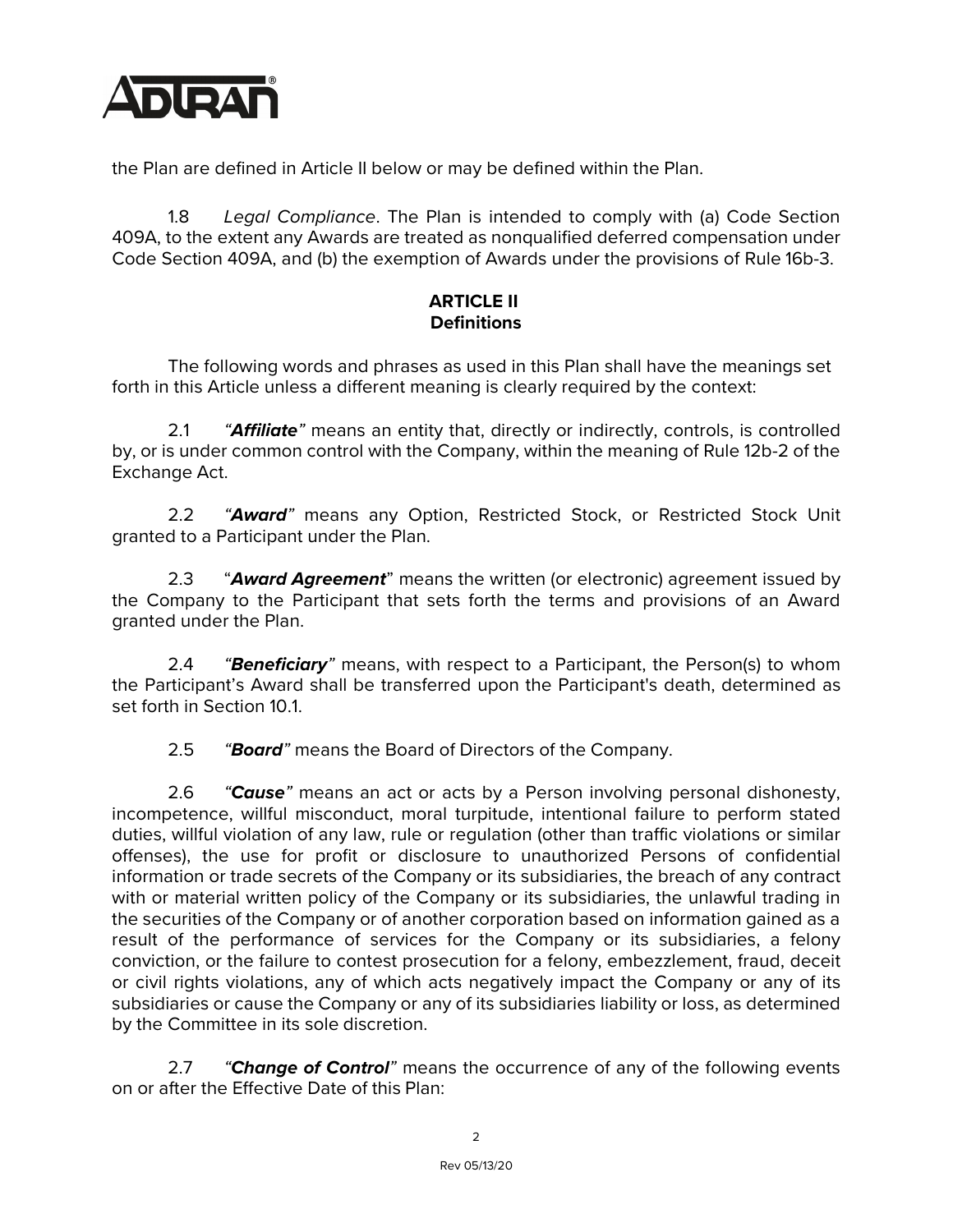

(a) *Change in Ownership*. A change in the ownership of the Company occurs on the date that any one Person, or more than one Person acting as a group, acquires ownership of stock of the Company that, together with stock held by such Person or group, constitutes more than fifty percent (50%) of the total fair market value or total voting power of the stock of the Company. However, if any one Person or more than one Person acting as a group, is considered to own more than fifty

percent (50%) of the total fair market value or total voting power of the stock of the Company, the acquisition of additional stock by the same Person or Persons is not considered to cause a change in the ownership of the Company or to cause a change in the effective control of the Company (within the meaning of subsection

(b) below). An increase in the percentage of stock owned by any one Person, or Persons acting as a group, as a result of a transaction in which the Company acquires its stock in exchange for property, will be treated as an acquisition of stock for purposes of this Section. This applies only when there is a transfer of stock of the Company (or issuance of stock of the Company) and stock in the Company remains outstanding after the transaction.

- (b) *Change in Effective Control*. A change in the effective control of the Company occurs on the date that either: (1) any one Person, or more than one Person acting as a group, acquires (or has acquired during the 12-month period ending on the date of the most recent acquisition by such Person or Persons) ownership of stock of the Company possessing thirty-five percent (35%) or more of the total voting power of the stock of the Company; or (2) a majority of members of the Board is replaced during any 12-month period by directors whose appointment or election is not endorsed by a majority of the members of the Board prior to the date of the appointment or election. A change in effective control may occur in any transaction in which either of the two corporations involved in the transaction has a Change of Control; or
- (c) *Change in Ownership of a Substantial Portion of Assets*. A change in the ownership of a substantial portion of the Company's assets shall occur on the date that any one Person, or more than one Person acting as a group, acquires (or has acquired during the 12-month period ending on the date of the most recent acquisition by such Person or Persons) assets from the Company that have a total gross fair market value equal to or more than forty percent (40%) of the total gross fair market value of all of the assets of the Company immediately prior to such acquisition or acquisitions. For this purpose, gross fair market value means the value of the assets of the Company, or the value of the assets being disposed of, determined without regard to any liabilities associated with such assets.

Notwithstanding the foregoing, if it is determined that an Award hereunder is subject to Code Section 409A, the Company will not be deemed to have undergone a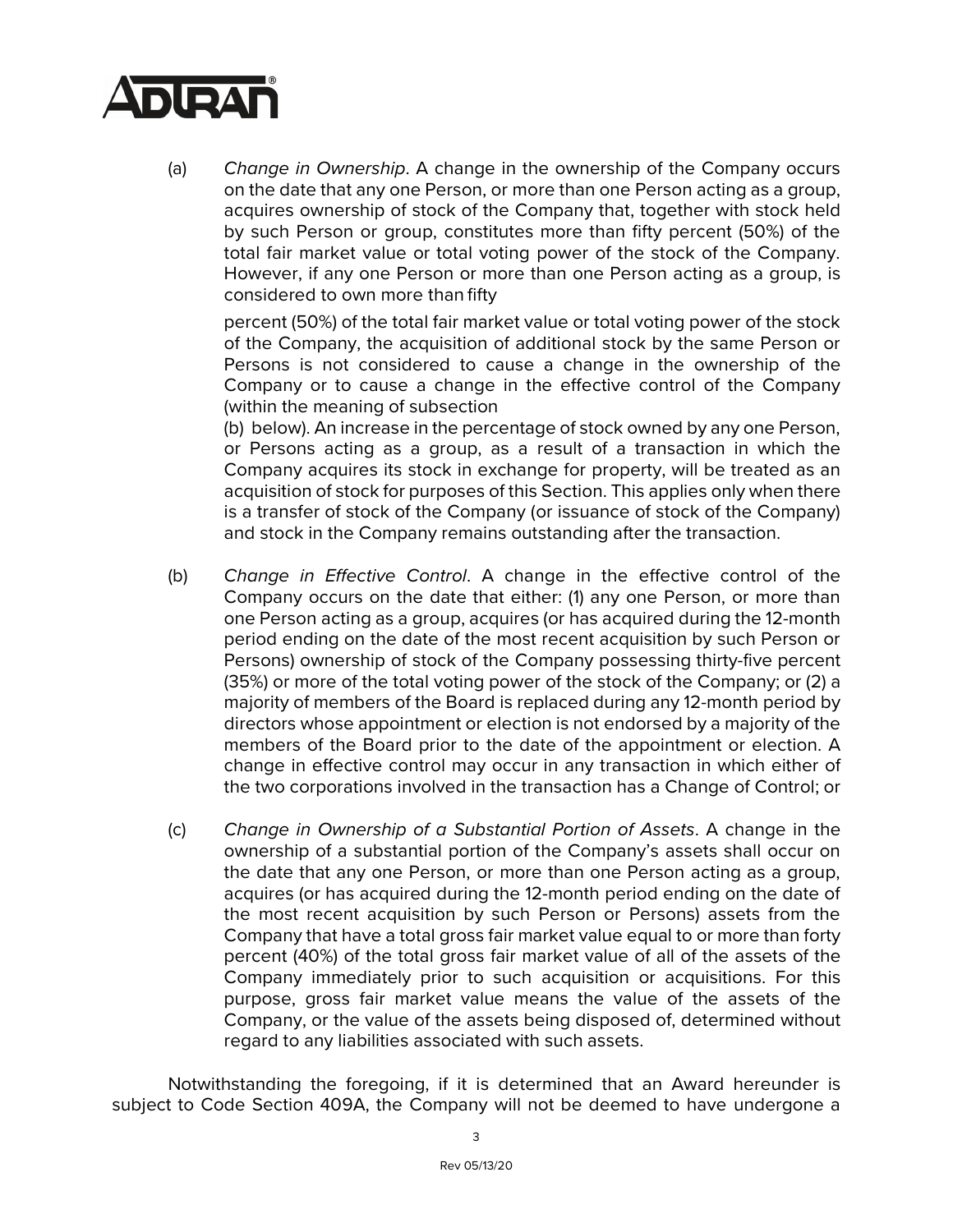

Change of Control unless the Company is deemed to have undergone a "change in ownership," a "change in effective control," or a "change in the ownership of a substantial portion of the assets," within the meaning of Code Section 409A.

2.8 *"Code"* means the Internal Revenue Code of 1986, as amended. A reference to any provision of the Code includes any regulations and formal guidance issued thereunder and any reference to any successor provision of the Code.

2.9 *"Committee"* means the committee appointed by the Board pursuant to Section 3.2 hereof to administer and interpret the Plan in accordance with Article III. The Committee shall (a) consist of two or more individuals each of whom shall be, to the extent required by Rule

16b-3, a "non-employee director" as defined in Rule 16b-3, and (b) satisfy the applicable requirements of any stock exchange or national market system on which the Common Stock may then be listed.

2.10 *"Common Stock"* means the common stock of the Company, par value \$0.01 per share.

2.11 *"Company"* means ADTRAN, Inc., a Delaware corporation, and any successor thereto.

2.12 *"Director"* means an individual who is not an employee of the Company and who is serving as a member of the Board (*i.e.*, a director of the Company), including as a director emeritus providing advisory services to the Board.

2.13 *"Disability"* means a Participant is unable to engage in any substantial gainful activity by reason of any medically-determinable physical or mental impairment which can be expected to result in death or which has lasted or can be expected to last for a continuous period of not less than twelve (12) months. A Participant shall be considered disabled only if he furnishes such proof of Disability as the Committee may reasonably require from time to time.

2.14 *"Effective Date"* means the effective date of this Plan, subject to shareholder approval as provided in Section 1.5.

2.15 *"Exchange Act"* means the Securities Exchange Act of 1934, as amended.

2.16 *"Exercise Price"* means the purchase price of the shares of Common Stock underlying an Option.

2.17 *"Fair Market Value"* of the Common Stock as of a date of determination means the following:

(a) *Stock Listed and Shares Traded.* If the Common Stock is listed and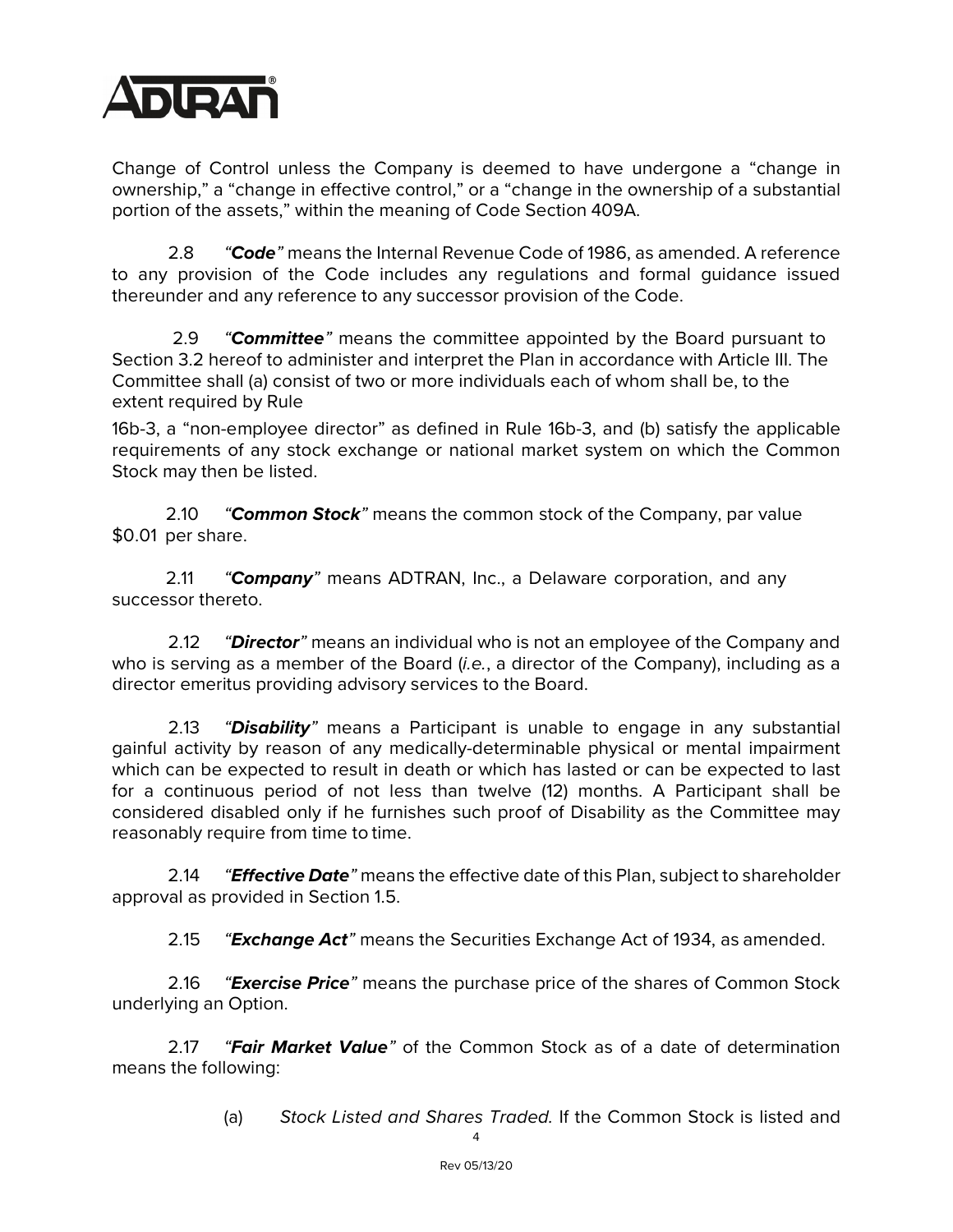

traded on a national securities exchange (as such term is defined by the Exchange Act) or on the NASDAQ National Market System on the date of determination, the Fair Market Value per share shall be the closing price of a share of the Common Stock on said national securities exchange or NASDAQ National Market System on the business day immediately preceding the date of determination. If the Common Stock is traded in the over-the-counter market, the Fair Market Value per share shall be the closing price of a share on the business day immediately preceding the date of determination.

(b) *Stock Listed But No Shares Traded.* If the Common Stock is listed on a national securities exchange or on the NASDAQ National Market System but no shares of the Common Stock are traded on the date of determination but there were shares traded on dates within a reasonable period before the date of determination, the Fair Market Value shall be the closing price of a share of the Common Stock on the most recent date before the date of determination. If the Common Stock is regularly traded in the over-the-counter market but no shares of the Common Stock are traded on the date of determination (or if records of such trades are unavailable or burdensome to obtain) but

there were shares traded on dates within a reasonable period before the date of determination, the Fair Market Value shall be the average of the closing bid and asked prices of a share of the Common Stock on the most recent date before the date of determination on which trading occurred.

(c) *Stock Not Listed.* If the Common Stock is not listed on a national securities exchange or on the NASDAQ National Market System and is not regularly traded in the over-the-counter market, then the Committee shall determine the Fair Market Value of the Common Stock in a manner consistent with the requirements of Code Section 409A.

In any event, the determination of Fair Market Value shall be consistent with the requirements of Code Section 409A and, in the case of an ISO, in compliance with Code Section 422. The Committee's determination of Fair Market Value, which shall be made pursuant to the foregoing provisions, shall be final and binding for all purposes of this Plan.

2.18 "*Family Member*" means a Person who is a spouse, former spouse, child, stepchild, grandchild, parent, stepparent, grandparent, niece, nephew, mother-in-law, father-in- law, son-in-law, daughter-in-law, brother, sister, brother-in-law, or sister-in-law, including adoptive relationships, of the Participant, any Person sharing the Participant's household (other than a tenant or employee), a trust in which any one or more of these Persons have more than fifty percent (50%) of the beneficial interest, a foundation in which any one or more of these Persons (or the Participant) control the management of assets, and any other entity in which one or more of these Persons (or the Participant) own more than fifty percent (50%) of the voting interests.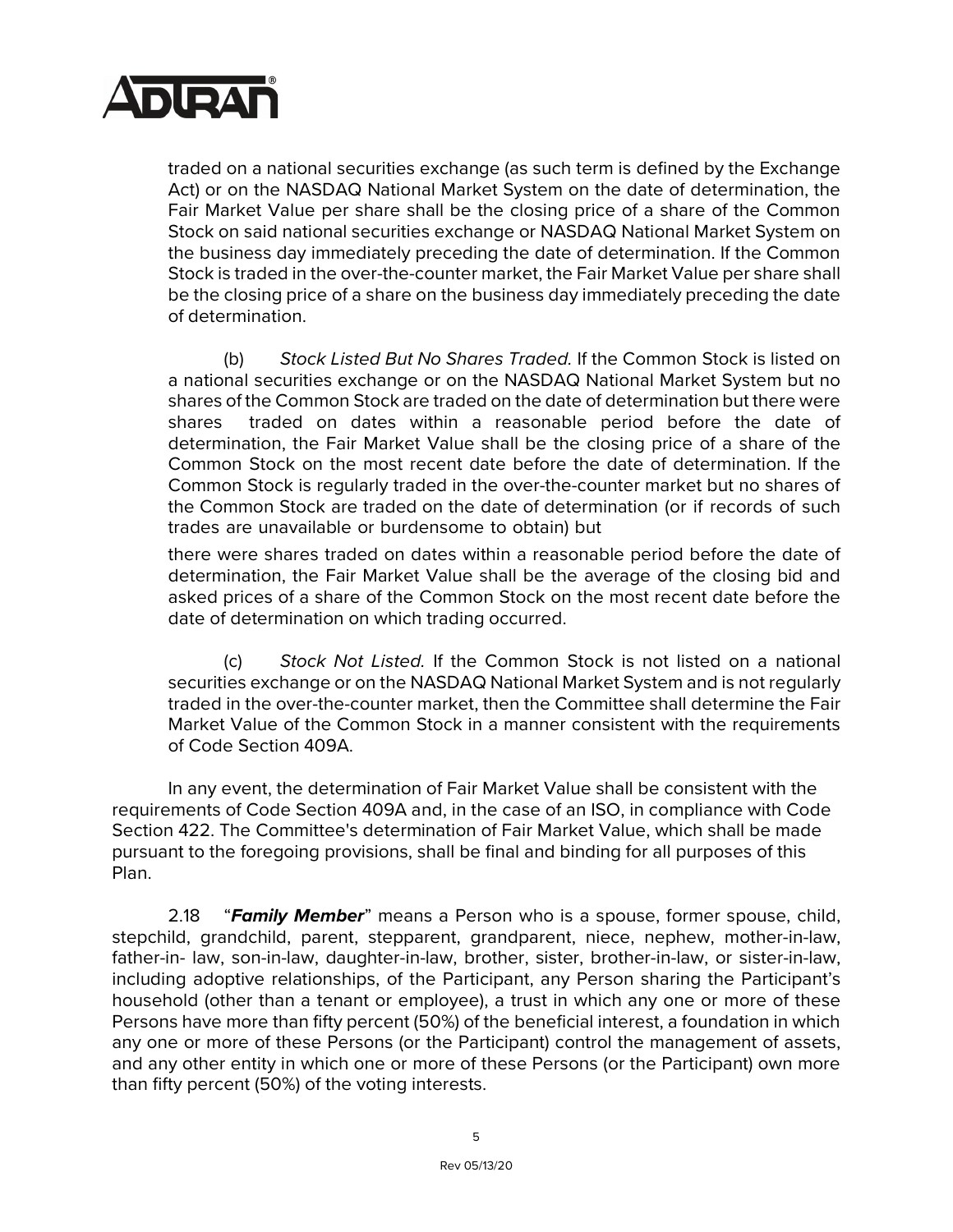

2.19 *"Option"* means an option to purchase shares of Common Stock that is granted under Article V hereof and not an incentive stock option within the meaning of Code Section 422.

2.20 *"Participant"* means a Director who has been selected to receive an Award, or with respect to whom an Award is outstanding, under the Plan.

2.21 *"Person"* means any individual, organization, corporation, partnership, trust or other entity.

2.22 *"Plan"* means this ADTRAN, Inc. 2020 Directors Stock Plan.

- 2.23 *"Prior Plans"* means the:
	- (a) ADTRAN, Inc. 2005 Directors Stock Option Plan (expired on May 17, 2015); and
	- (b) ADTRAN, Inc. 2010 Directors Stock Plan (expired on December 31, 2019).

2.24 *"Restricted Stock"* means an Award of Common Stock that is subject to such conditions, restrictions and contingencies as the Committee determines and sets forth in the applicable Award Agreement.

2.25 *"Restricted Stock Unit"* or *"RSU"* means an Award of a unit representing one share of Common Stock that, upon satisfaction of certain conditions, restrictions and contingencies as the Committee determines and sets forth in the applicable RSU Agreement, shall result in the issuance of one share of Common Stock.

2.26 *"Rule 16b-3"* means Rule 16b-3 under Section 16(b) of the Exchange Act, as then in effect or any successor provision.

2.27 *"Separation from Service"* means a termination of service by a Participant with the Company and its Affiliates; provided, that if any Award that is treated as nonqualified deferred compensation (within the meaning of Code Section 409A), or any dividend or dividend credit thereon, is to be paid or distributed upon a Separation from Service, then a Separation from Service shall not occur unless it qualifies as a "separation from service" within the meaning of Code Section 409A. Unless otherwise stated in the applicable Award Agreement, a Participant's change in position, duties or status (e.g., from director to consultant, director to employee) shall not result in interrupted or terminated service, so long as such Participant continues to provide services to the Company or an Affiliate and a "separation from service" under Code Section 409A is not deemed to have occurred. The determination of whether an authorized leave of absence or absence for military or government service or for any other reason shall constitute a Separation from Service for purposes of any Award granted under the Plan shall be determined by the Committee and, if applicable, in accordance with Code Section 409A, which determination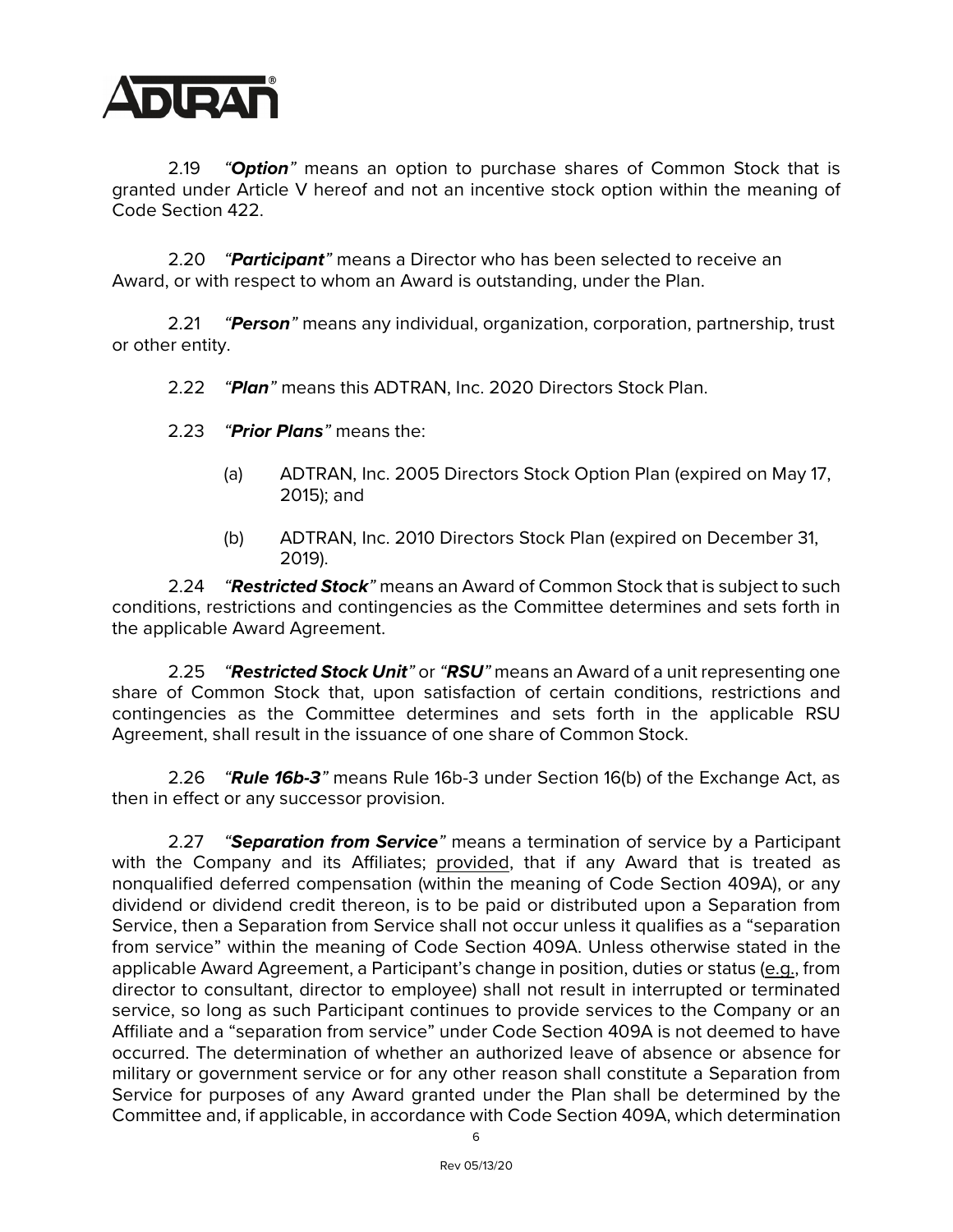

shall be final and conclusive.

2.28 *"Securities Act"* means the Securities Act of 1933, as amended.

2.29 *"Total Remuneration"* means the total annual compensation (including Awards under the Plan) which may be paid to a Director for a given year (running from one annual shareholders' meeting to the next), as may be modified from time to time, excluding any additional retainer for acting in certain capacities such as committee chair or lead director, and any additional meeting fees.

# **ARTICLE III Administration**

3.1 *General Administration*. The Plan shall be administered and interpreted by the Committee (as designated pursuant to Section 3.2). Subject to the express provisions of the Plan, the Committee shall have authority to interpret the Plan, to prescribe, amend and rescind rules and regulations relating to the Plan, to determine the terms and provisions of the Award Agreements by which Awards shall be evidenced (which shall not be inconsistent with the terms of the Plan), and to make all other determinations necessary or advisable for the administration of the Plan, all of which determinations shall be final, binding and conclusive on all Persons.

3.2 *Appointment of Committee*. The Board shall appoint the Committee from among its non-employee members to serve at the pleasure of the Board. The Board from time to time may remove members from, or add members to, the Committee and shall fill all vacancies thereon.

3.3 *Organization*. The Committee may select one of its members as its chairman and shall hold its meetings at such times and at such places as it shall deem advisable. A majority of the Committee shall constitute a quorum, and such majority shall determine its actions. The Committee shall keep minutes of its proceedings and shall report the same to the Board at least annually.

3.4 *Powers of Committee*. The Committee may make one or more Awards under the Plan. The Committee shall decide which eligible Directors shall receive an Award and when to grant an Award, the type of Award that it shall grant and the number of shares of Common Stock covered by the Award, subject to the terms of the Plan. The Committee shall also decide the terms, conditions, performance criteria, restrictions and other provisions of the Award. The Committee shall act by a majority of its then members, at a meeting of the Committee or by unanimous written consent. The Committee shall keep adequate records concerning the Plan and the Committee's proceedings and acts in such form and detail as the Committee may decide.

3.5 *Delegation by Committee*. Unless prohibited by applicable law or the applicable rules of a stock exchange, the Committee may allocate all or some of its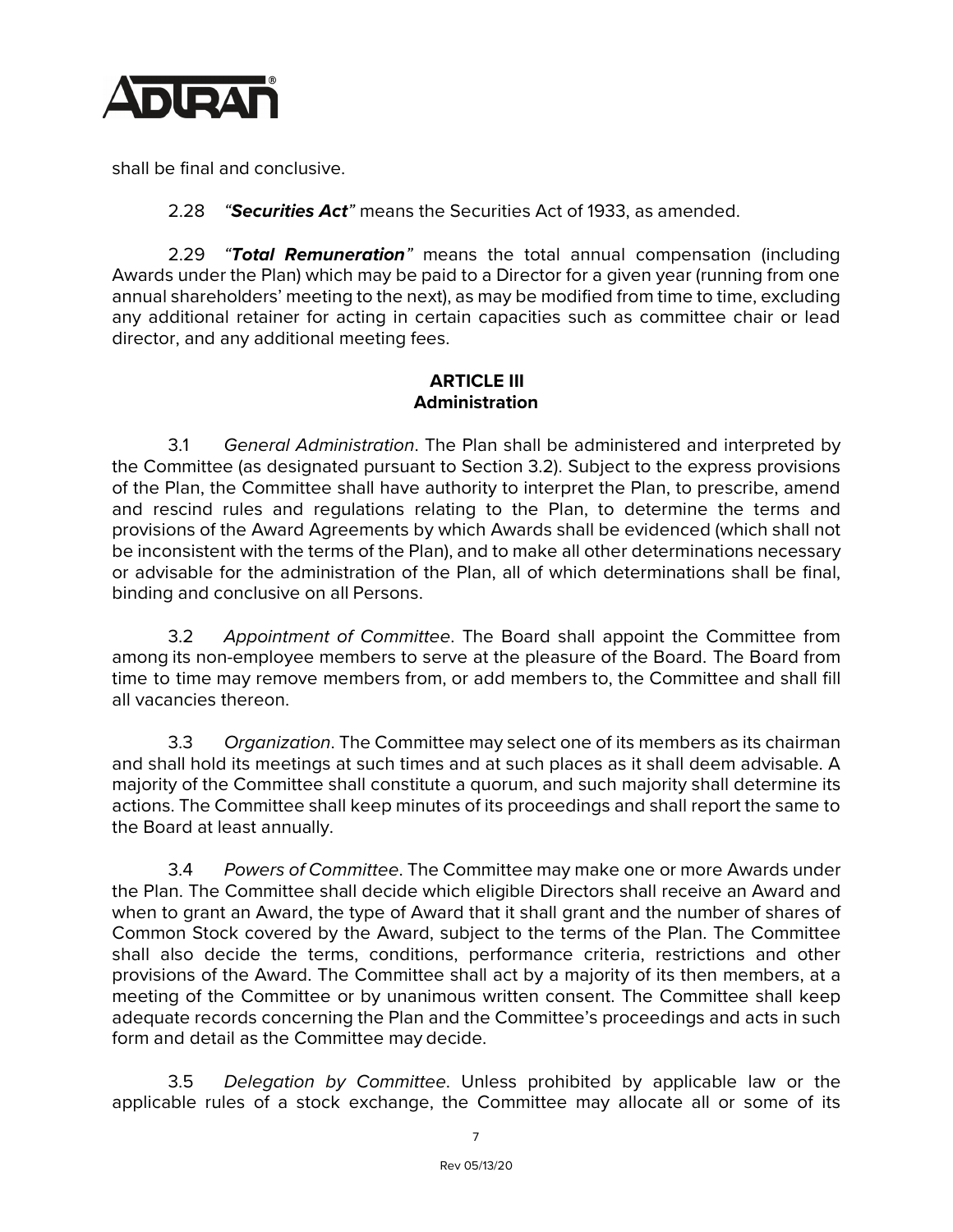

responsibilities and powers to any one or more of its members. The Committee also may delegate some or all of it administrative duties and powers to any employee or officer of the Company or its Affiliates. The Committee hereby delegates to the Company's Corporate Secretary and the Company's executive officers the authority to document any and all Awards made by the Committee under the Plan by execution of the appropriate Award Agreements. The Committee may revoke any such allocation or delegation at any time.

3.6 *Information to be Furnished to Committee*. In order for the Committee to discharge its duties, it may require the Company, its Affiliates, Participants and other Persons entitled to benefits under the Plan to provide it with certain data and information.

3.7 *Deferral Arrangement*. The Committee may permit or require the deferral of payment of any Award, subject to such rules and procedures as it may establish and in accordance with Code Section 409A. Unless otherwise provided in an Award Agreement, any such deferral will not include provisions for the payment or crediting of interest or dividend equivalents.

3.8 *Indemnification*. In addition to such other rights of indemnification that apply to them as members of the Board or a committee thereof, the Company shall indemnify the members of the Committee (and any designees of the Committee, as permitted under Section 3.5), to the extent permitted by applicable law, against reasonable expenses (including, without limitation, attorney's fees) actually and necessarily incurred in connection with the defense of any action, suit or proceeding, or in connection with any appeal, to which they or any of them may be a party by reason of any action taken or failure to act under or in connection with the Plan or any Award awarded hereunder, and against all amounts paid by them in settlement thereof (provided such settlement is approved to the extent required by and in the manner provided by the Articles of Incorporation or the Bylaws of the Company relating to indemnification of the members of the Board) or paid by them in satisfaction of a judgment in any such action, suit or proceeding, except in relation to such matters as to which it is adjudged in such action, suit or proceeding that such Committee member or members (or their designees) did not act in good faith and in a manner reasonably believed to be in or not opposed to the best interests of the Company.

## **ARTICLE IV Stock; Eligibility and Annual Grants**

4.1 *Common Stock Subject to Awards*. Common Stock subject to Awards and other provisions of the Plan shall consist of the following: (a) authorized but unissued shares of Common Stock; (b) authorized and issued shares of Common Stock held by the Company in its treasury which have been reacquired by the Company; and (c) shares of Common Stock purchased by the Company in the open market.

4.2 *Authorized Shares*. Subject to adjustment in accordance with the provisions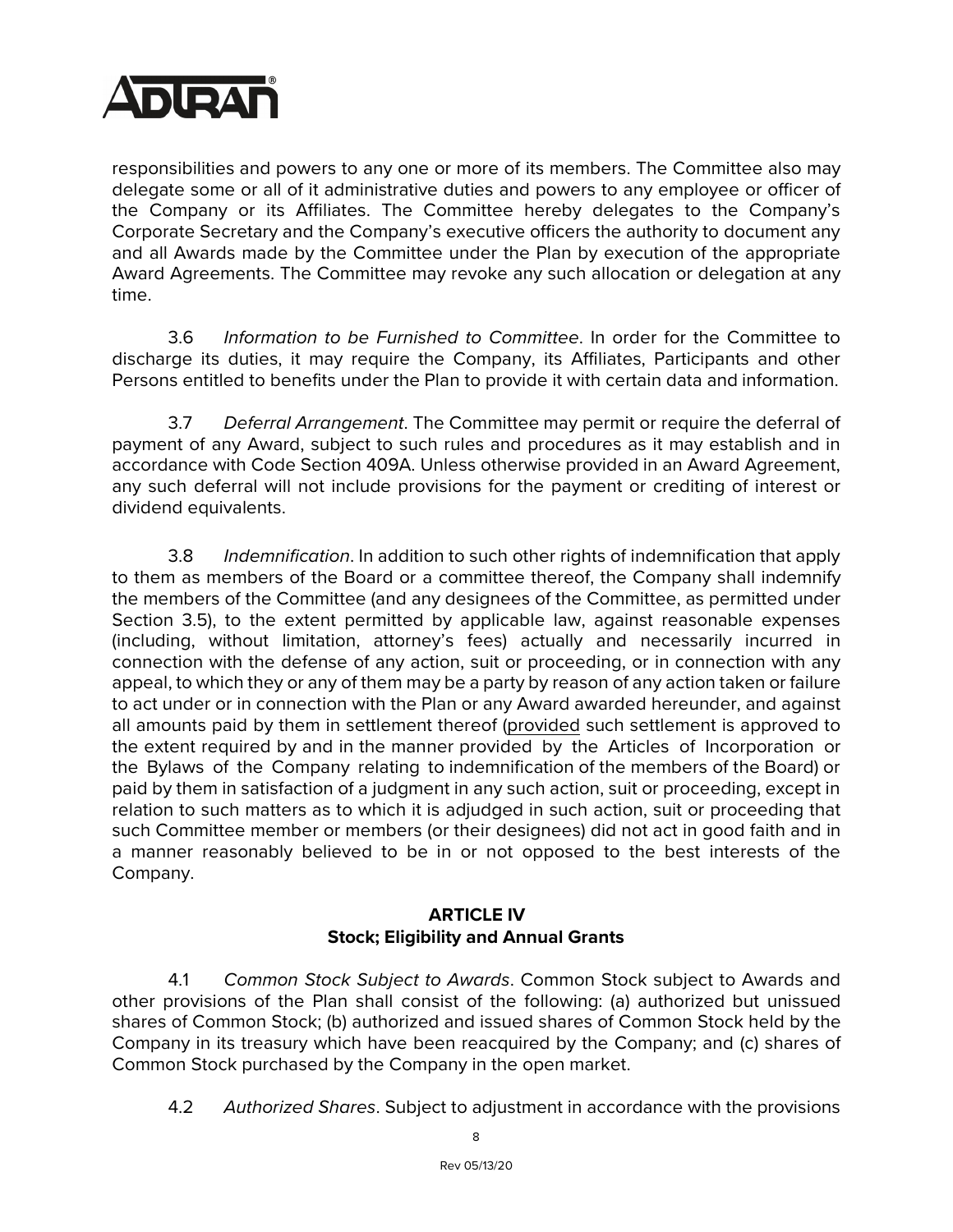

of Section 4.3, the maximum number of shares of Common Stock that may be issued under the Plan for Awards shall equal three hundred seventy three thousand (373,000) shares of Common Stock, adjusted as follows:

- (a) Each Award of stock Options, Restricted Stock or Restricted Stock Units granted under this Plan will reduce the number of authorized shares available under the Plan by one (1) share of Common Stock for each share underlying such Award.
- (b) Shares of Common Stock underlying an Award under this Plan or Prior Plans that is cancelled, terminated, expires without exercise, is forfeited, or lapses, for any reason shall again be available for issuance pursuant to Awards under this Plan.
- (c) Notwithstanding anything to the contrary herein, the following shares shall not again become available for issuance under the Plan: (1) shares of Common Stock withheld by, or otherwise remitted to, the Company as full or partial payment of the Exercise Price to the Company upon exercise of Options granted under the Plan; and (2) shares of Common Stock withheld by, or otherwise remitted to, the Company to satisfy a Participant's tax withholding obligations (if any) upon the lapse of restrictions on Restricted Stock or RSUs or upon the exercise of Stock Options or upon any other payment or issuance under the Plan.

The Committee shall establish appropriate methods for determining the number of shares available for issuance under the Plan and the number of shares that have been actually issued under the Plan at any time. In no event shall fractional shares of Common Stock be issued under the Plan.*Effects of Changes in Capitalization*.

(d) *Changes to Common Stock*. If the number of outstanding shares of Common Stock is increased or decreased or the shares of Common Stock are changed into or exchanged for a different number or kind of shares or other securities of the Company on account of any recapitalization, reclassification, stock split, reverse split, combination of shares, exchange of shares, stock dividend or other distribution payable in capital stock, or other increase or decrease in such shares effected without receipt of consideration by the Company occurring after the Effective Date ("*Equity Restructuring*"), the number and kinds of shares for which Awards may be granted under the Plan and/or the Exercise Price shall be adjusted proportionately and accordingly by the Committee; provided, that any such adjustment shall comply with Code Section 409A, if applicable. In addition, the number and kind of shares of Common Stock for which Awards are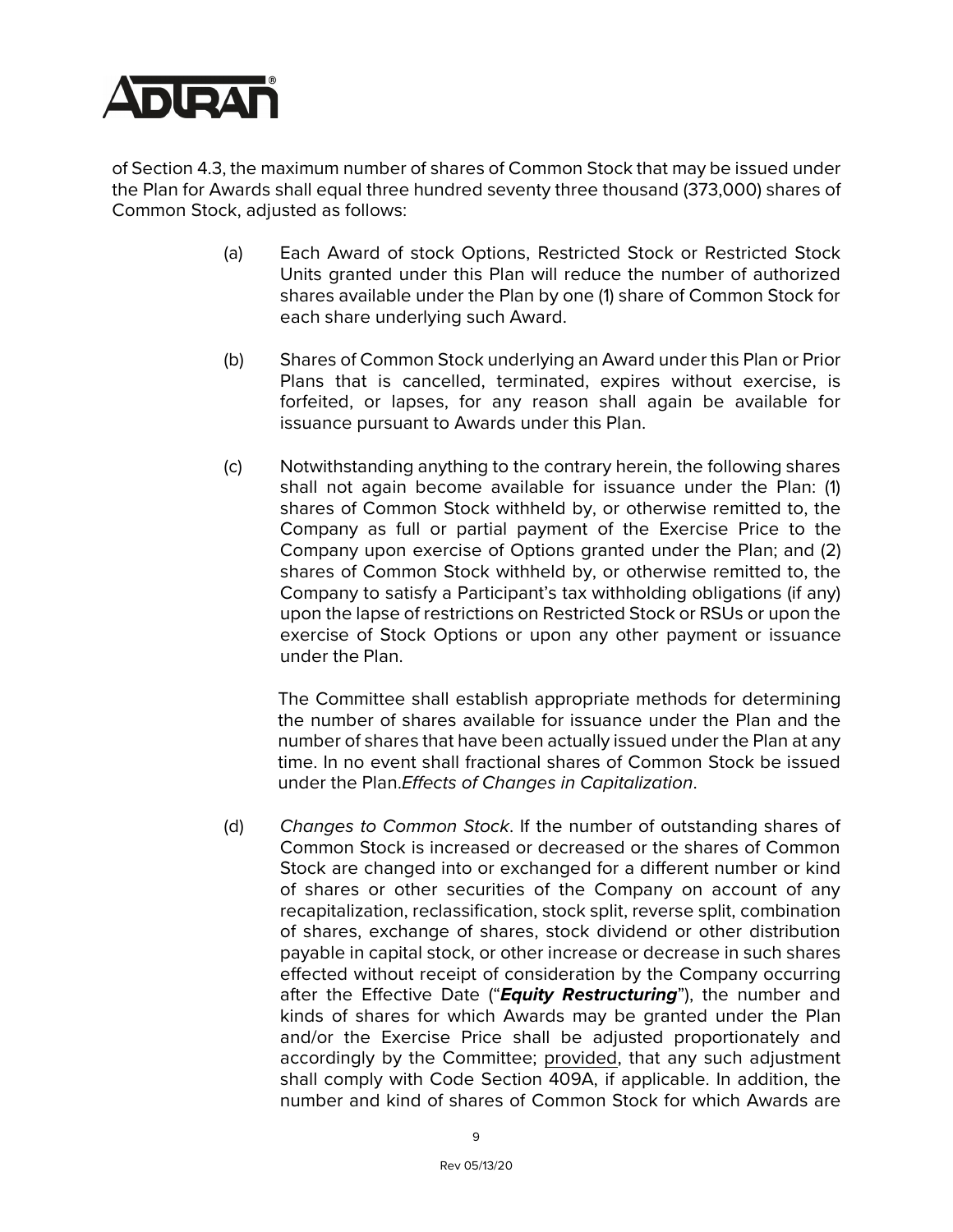

outstanding shall be adjusted proportionately and accordingly so that the proportionate interest of the Participant immediately following such event shall, to the extent practicable, be the same as immediately before such event. The conversion of any convertible securities of the Company shall not be treated as an increase in shares effected without receipt of consideration.

- (e) *Change of Control and Other Corporate Transactions*. In the event of a merger, consolidation, reorganization, extraordinary dividend, tender offer for Common Stock, Change of Control or other change in capital structure of the Company that is not an Equity Restructuring under subsection (a) above, the Committee may (but is not required to) make such adjustments with respect to Common Stock that may be issued pursuant to Awards and the number and/or Exercise Price of outstanding Awards and take such other action as it deems necessary or appropriate, including, without limitation, and subject to the requirements of Code Section 409A, if applicable:
	- (1) making appropriate provision for the continuation of an Award by substituting on an equitable basis for the shares of Common Stock then subject to such Award either the consideration payable with respect to the outstanding shares of Common Stock in connection with the Change of Control or securities of any successor or acquiring entity;
	- (2) upon reasonable prior written notice to the Participant, providing that: (i) the Stock Options held by such Participant, to the extent then exercisable, must be exercised within a specified number of days after the date of such notice, at the end of which period the Stock Options shall terminate without payment, and/or (ii) a grant of Restricted Stock and/or RSUs Stock must be accepted (to the extent then subject to acceptance) within a specified number of days after the date of such notice, at the end of which period the offer of the Restricted Stock and/or RSUs shall terminate;
	- (3) terminating an Award, whether vested or unvested, in exchange for a payment equal to (i) for Restricted Stock and RSUs, the Fair Market Value of the shares of Common Stock subject to the Award or (ii) for Stock Options, the excess of the Fair Market Value of the shares of Common Stock subject to the Award over the Exercise Price, as applicable;
	- (4) providing that an Award shall become (as applicable) fully vested and exercisable, and any vesting period or restrictions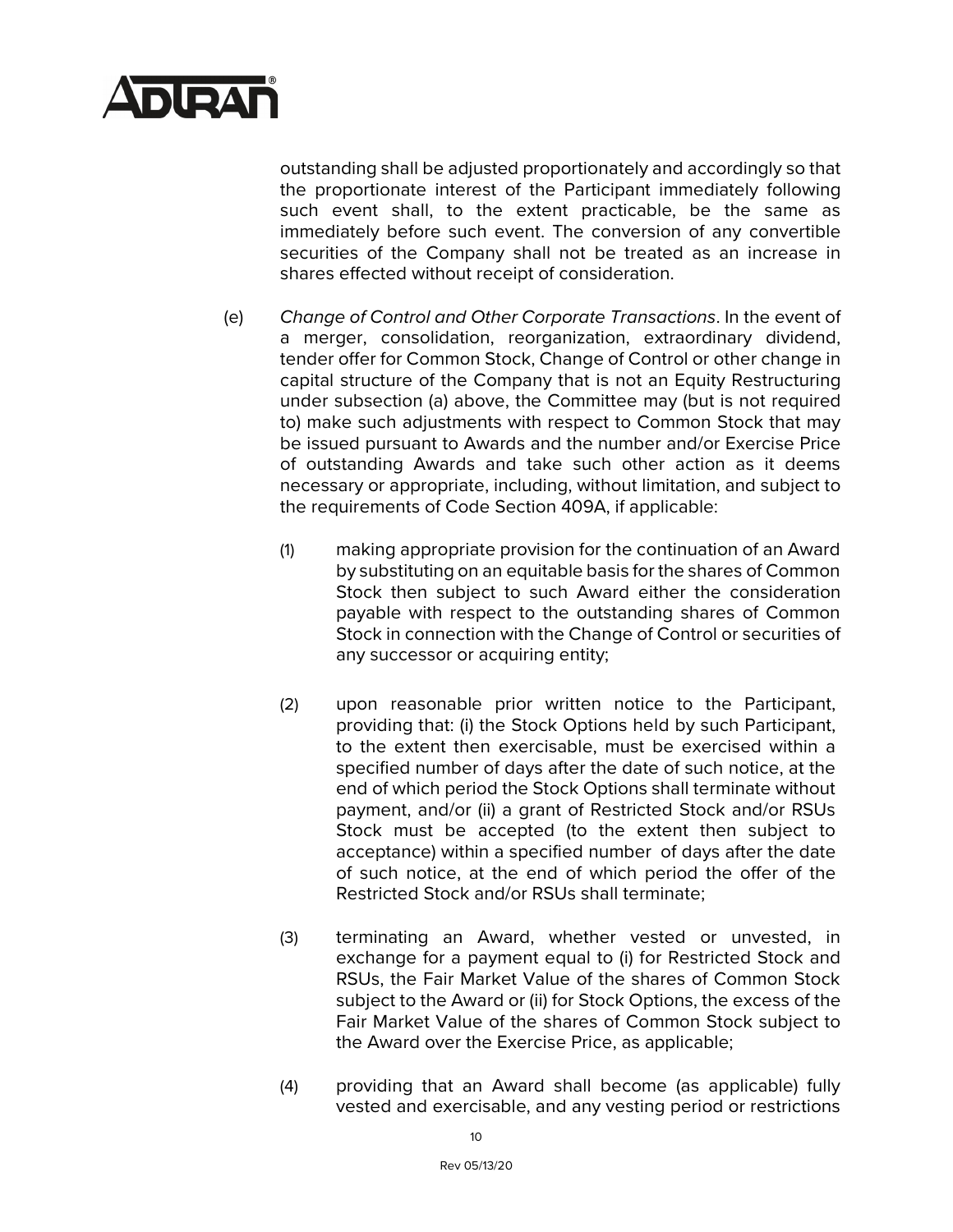

shall lapse, immediately prior to the Change of Control; and/or

(5) with respect to an Award subject to performance measures, providing that any incomplete performance periods shall end on the date of such Change of Control (or other corporate transaction described in this subsection (b)), and the Committee shall cause the Award to be settled based upon the higher of: (i) the Participant's actual attainment of performance goals for the performance period through the date of the Change of Control (or other corporate transaction described in this subsection (b)) or (ii) the performance target award.

Notwithstanding anything to the contrary, an Award having an Exercise Price equal to or greater than the Fair Market Value of the consideration to be paid per share of Common Stock in the Change of Control may be canceled without payment of consideration to the applicable Participant.

(f) *Limits on Adjustments*. Any issuance by the Company of stock of any class other than the Common Stock, or securities convertible into shares of stock of any class, shall not affect, and no adjustment by reason thereof shall be made with respect to, the number or price of shares of the Common Stock subject to any Award, except as specifically provided otherwise in this Plan. The grant of Awards under the Plan shall not affect in any way the right or authority of the Company to make adjustments, reclassifications, reorganizations or changes of its capital or business structure or to merge, consolidate or dissolve, or to liquidate, sell or transfer all or any part of its business or assets. No fractional shares or other securities shall be issued pursuant to any such adjustment, and any fractions resulting from any such adjustment shall be eliminated in each case by rounding downward to the nearest whole share with no cash payment due therefor. If the Company issues any rights to subscribe for additional shares pro rata to holders of outstanding shares of the class or classes of stock then set aside for the Plan, then each Participant shall be entitled to the same rights on the same basis as holders of outstanding shares with respect to such portion of the Participant's Award as is exercised on or prior to the record date for determining shareholders entitled to receive or exercise such rights. All adjustments the Committee makes under this Plan shall be final and conclusive.

4.3 *Individuals Eligible for Awards.* The individuals eligible to receive Awards hereunder shall be solely those individuals who are Directors and who are not employees of the Company or any of its Affiliates.

4.4 *Annual Grants.* All Awards granted under this Section shall comply in all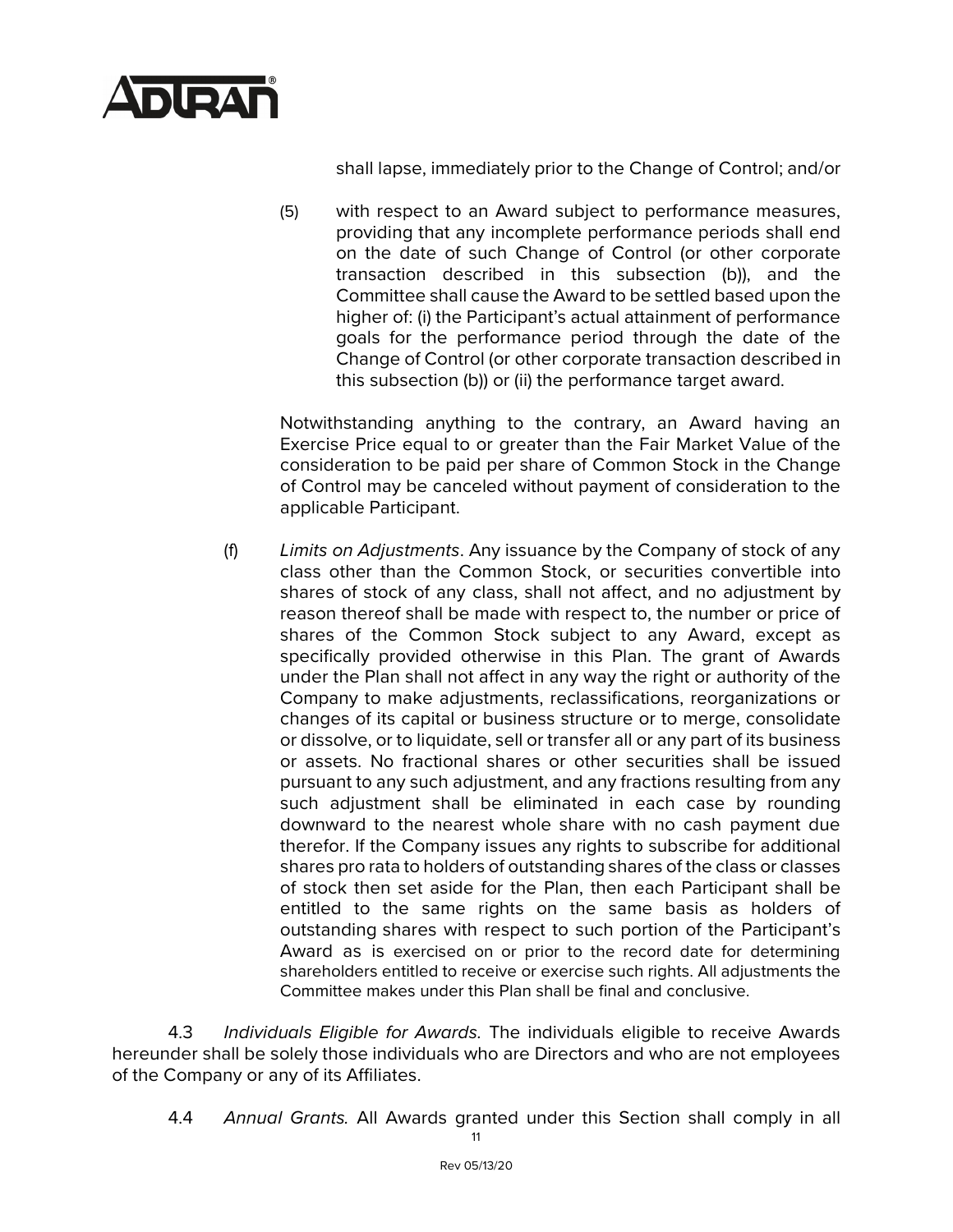

respects with the terms and conditions of the Plan.

(a) *Initial Grants*. Upon initially becoming a Director, an individual shall be automatically entitled to receive an Award with a Fair Market Value (in the case of Options, as such value is determined by the Board in its sole discretion) on the date of grant equal to (i) 50% of the annual grant detailed below in subsection (b) for the calendar year prior to the calendar year in which the individual initially becomes a Director or (ii) such other lesser amount as determined in the discretion of the Board. A Director who has previously served as a Director and who again becomes a Director shall not be entitled to an initial grant pursuant to this subsection (a). Only a Director who has never served as a Director shall be entitled to an initial grant pursuant to this subsection (a). An individual who receives an initial grant hereunder shall also be entitled to receive an annual grant under subsection (b) for the calendar year in which he initially becomes a Director.

(b) *Annual Grants.* As of December 31 of each calendar year in which an individual is a Director, and provided such individual is a Director on such date, such individual shall be automatically entitled to receive an Award with a Fair Market Value (in the case of Options, as such value is determined by the Board in its sole discretion) on the date of grant equal to (i) 50% of the Director's Total Remuneration for such calendar year (rounded to the nearest whole share as of such date) or (ii) such other lesser amount as determined in the discretion of the Board; but in no event shall any Award have a Fair Market Value greater than \$150,000.

(c) *Form of Grants.* All Awards shall be in the form of Restricted Stock unless the Board, upon recommendation by the Committee, determines that Awards shall be in the form of Options or Restricted Stock Units. Any determination to grant Awards in a form other than Restricted Stock shall be made, in the case of initial grants under subsection (a), prior to the date the Director becomes entitled to the Award, and, in the case of annual grants under subsection (b), before December 31 for Awards for the calendar year ending that December 31.

# **ARTICLE V Stock Options**

5.1 *Award Agreement*. An Award of an Option shall be evidenced by an Award Agreement that specifies the following terms and any additional terms and conditions determined by the Committee and not inconsistent with the Plan: (a) the name of the Participant; (b) the total number of shares of Common Stock to which the Option pertains; (c) the Exercise Price of the Option; (d) the date as of which the Committee granted the Option; (e) the requirements for the Option to become exercisable, such as continuous service, time-based schedule, period and goals for performance measures to be satisfied, additional consideration, etc.; (f) the expiration date of the Option; and (g) the Beneficiary of the Participant.

5.2 *Vesting*. Unless a later date is provided in a Participant's Award Agreement, each Option shall first become exercisable (*i.e.*, vested) with respect to 100% of the shares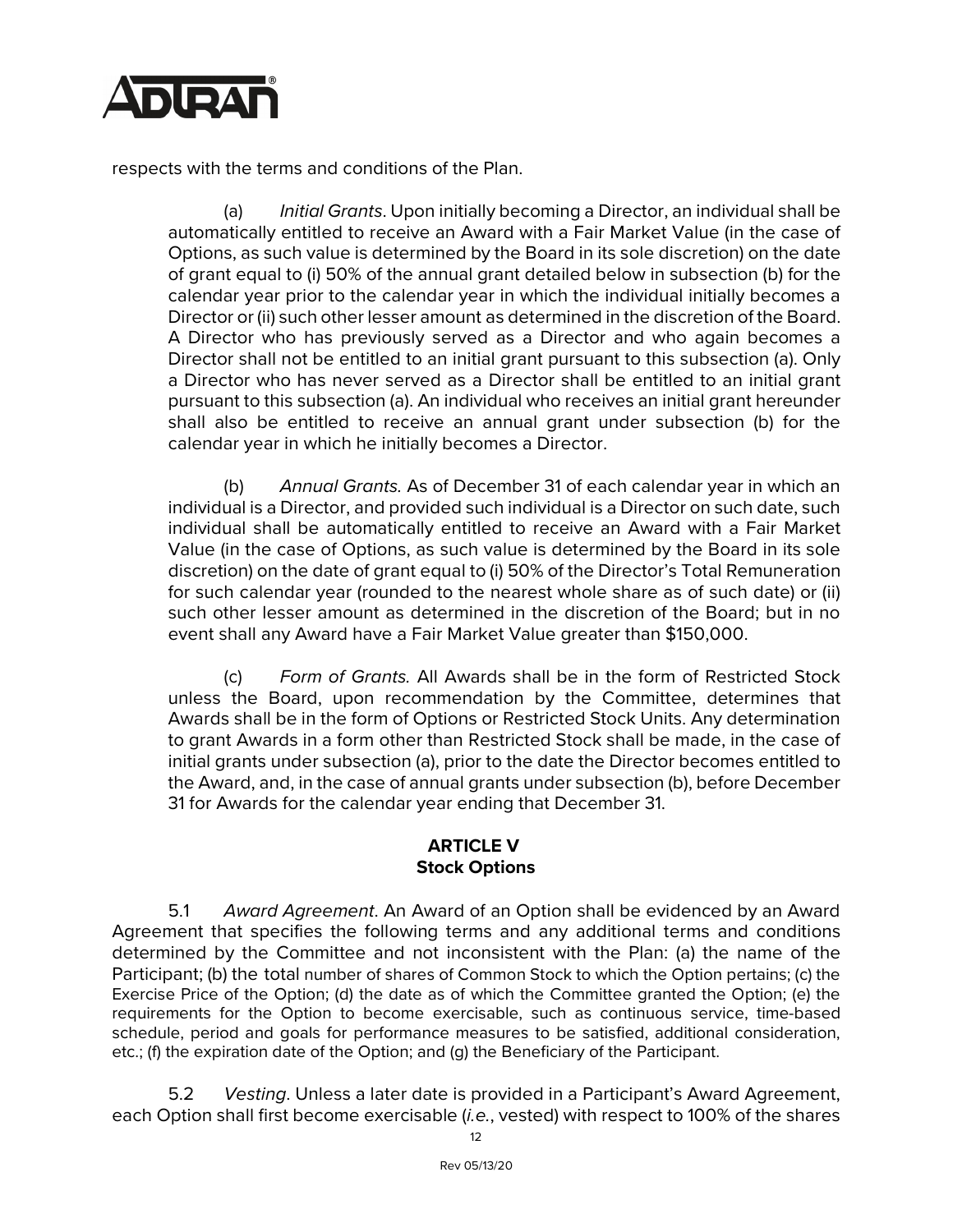

subject to such Option as of the first anniversary of the date the Option is granted and, prior to said date, the Option shall be unexercisable in its entirety. Notwithstanding the foregoing, all Options granted to a Participant shall become immediately vested and exercisable for 100% of the number of shares subject to the Options upon the Participant's becoming Disabled or upon his or her death or upon a Change of Control. In addition, the Committee may in its discretion in connection with a Participant's Separation from Service, accelerate vesting of the Option or permit continued vesting on the vesting schedule set forth in the Participant's Award Agreement. Other than as provided in the preceding sentences, if a Participant Separates from Service, his or her rights with regard to all nonvested Options shall cease immediately.

5.3 *Exercise Price*. The Exercise Price of the shares of Common Stock underlying each Option shall be the Fair Market Value of the Common Stock on the date the Option is granted.

5.4 *Term of Options*. The terms of Options granted under the Plan shall commence on the date of grant and shall expire ten (10) years after the date the Option is granted.

5.5 *Terms of Exercise*. The exercise of an Option may be for less than the full number of shares of Common Stock subject to such Option, but such exercise shall not be made for less than (a) 100 shares or (b) the total remaining shares subject to the Option, if such total is less than 100 shares. Subject to the other restrictions on exercise set forth herein, the unexercised portion of an Option may be exercised at a later date.

5.6 *Method of Exercise*. All Options granted hereunder shall be exercised by written (or electronic) notice on a form prescribed by the Committee and directed to the Secretary of the Company at its principal place of business or to such other Person as the Committee may direct. Each notice of exercise shall identify the Option that the Participant is exercising (in whole or in part) and shall be accompanied by payment of the Exercise Price for the number of shares specified in such notice and by any documents required by Section 8.1. The Company shall make delivery of such shares (electronically or in paper form) within a reasonable period of time; provided that, if any law or regulation requires the Company to take any action (including, but not limited to, the filing of a registration statement under the Securities Act and causing such registration statement to become effective) with respect to the shares specified in such notice before the issuance thereof, then the date of delivery of such shares shall be extended for the period necessary to take such action.

5.7 *Medium and Time of Payment*. The Participant must pay the full Exercise Price for shares of Common Stock purchased upon the exercise of any Option, and applicable withholding taxes (if any), at the time of such exercise by one of the following forms of payment:

(a) in cash or cash equivalents acceptable to the Company;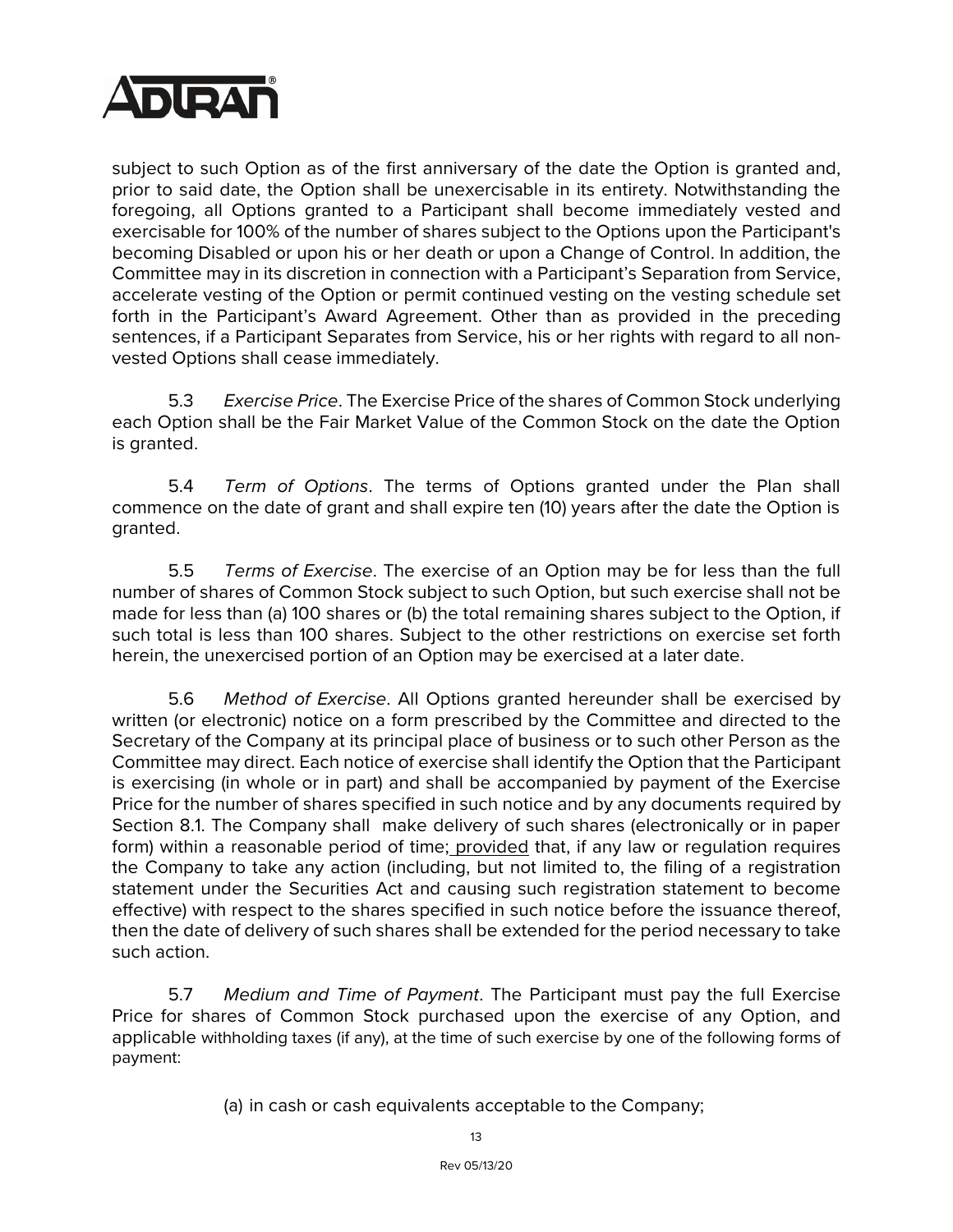

(b) delivery (on a form acceptable to the Committee) of an irrevocable direction to a licenses securities broker acceptable to the Company to sell shares of Common Stock and to deliver all or part of the sales proceeds to the Company in payment of the Exercise Price;

(c) delivery of shares of Common Stock already owned by the Participant (and for which the Participant has good title free and clear of any liens and encumbrances) having a Fair Market Value on the date of surrender equal to the aggregate Exercise Price and taxes due;

(d) with the Committee's approval, having the Company withhold shares of Common Stock that otherwise would be acquired on exercise having a Fair Market Value equal to the aggregate Exercise Price; or

(e) any combination of the above forms or any other form of payment permitted by the Committee.

5.8 *Effect of Termination of Service, Disability or Death*. Except as provided in subsections (a), (b) or (c) below or where the Committee approves an extension as described at the end of this Section, no Option shall be exercisable following a Participant's Separation from Service.

(a) *Termination of Service.* In the event a Participant Separates from Service for any reason other than death or Disability, any Option or unexercised portion thereof granted to him or her shall terminate on and shall not be exercisable after the earliest to occur of the following: (1) the expiration date of the Option; (2) three months after the date the Participant Separates from Service (except as provided in subsection (c)); or

(3) the date on which the Company gives notice to such Participant of termination of his or her service as a Director if service is terminated by the Company's shareholders for Cause (a Participant's resignation in anticipation of termination of service by the Company or by its shareholders for Cause shall constitute a notice of termination by the Company). Notwithstanding the foregoing, in the event that a Participant Separates from Service for a reason other than death or Disability, Cause or voluntary resignation at any time after a Change of Control, the term of all Options of that Participant shall be extended through the maximum term as described in Section 5.5 above. Prior to the earlier of the dates specified in the preceding sentences of this subsection (a), the Option shall be exercisable only in accordance with its terms and only for the number of shares exercisable on the date of such Separation from Service.

(b) *Disability.* Upon the Participant's Separation from Service due to Disability, any Option or unexercised portion thereof granted to him or her which is otherwise exercisable shall terminate on and shall not be exercisable after the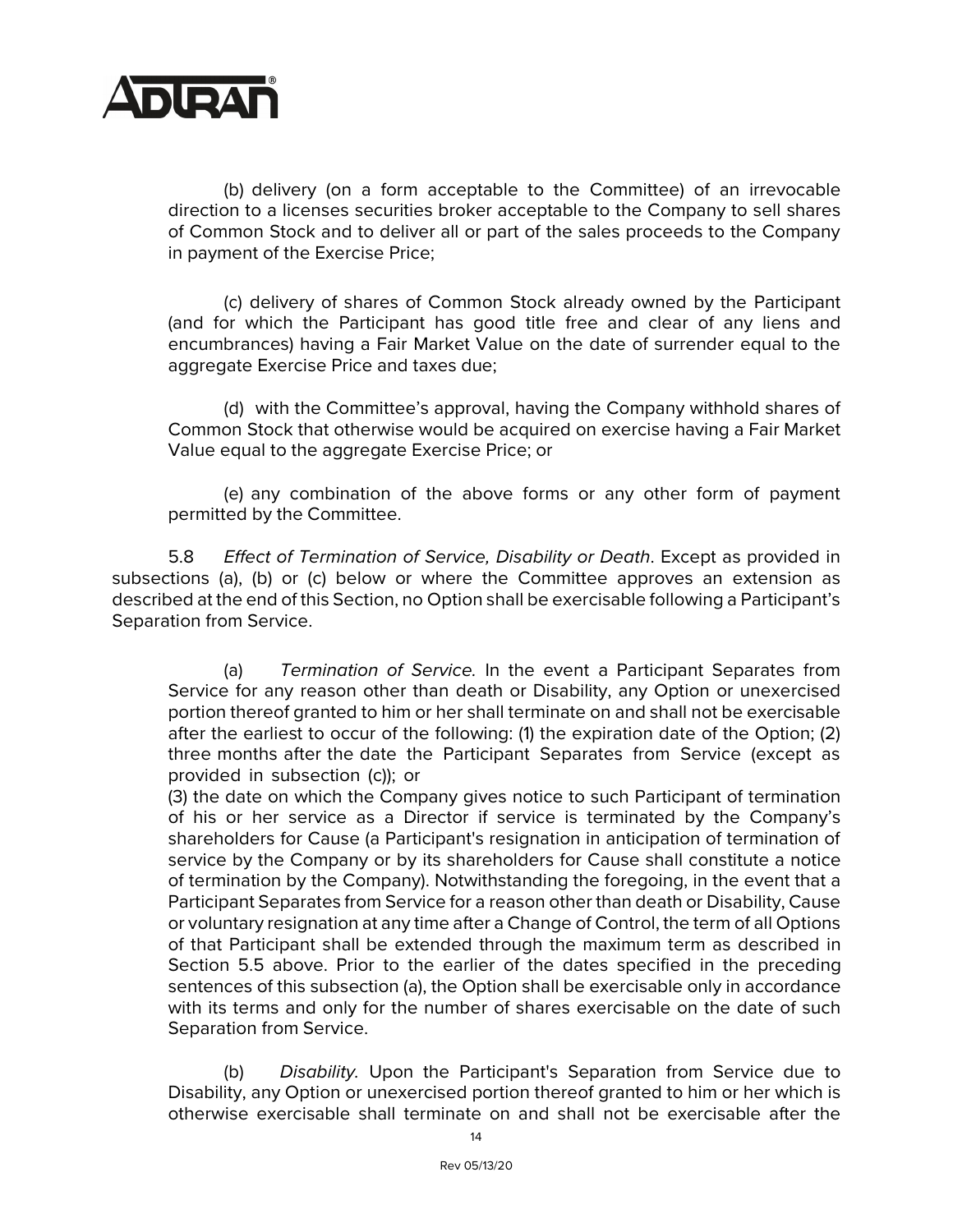

earlier to occur of the following: (1) the expiration date of such Option; or (2) one year after the date on which such Participant Separates from Service due to Disability (except as provided in subsection (c)). Prior to the earlier of such dates, such Option shall be exercisable only in accordance with its terms and only for the number of shares exercisable on the date such Participant Separates from Service due to Disability.

(c) *Death.* In the event of the death of the Participant (1) while he or she is a Director, (2) within three months after the date of the Participant's Separation from Service (for a reason other than Cause) as provided in subsection (a) above, or (3) within one year after the date of the Participant's Separation from Service due to his or her Disability, any Option or unexercised portion thereof granted to him or her which is otherwise exercisable may be exercised by the Participant's Beneficiary at any time prior to the expiration of one year from the date of death of such Participant, but in no event later than the date of expiration of the Option. Such exercise shall be effected pursuant to the terms of this Section as if such Beneficiary is the named Participant.

Notwithstanding the foregoing, the Committee may, in its discretion, in connection with a Participant's Separation from Service, permit an Award to remain exercisable for the full exercise period set forth in the Award Agreement or the maximum term as described in Section 5.5 above, so long as such extension does not violate Code Section 409A or other applicable laws.

5.9 *Restrictions on Transfer and Exercise of Options*. No Option shall be assignable or transferable by the Participant except by transfer to a Beneficiary upon the death of the Participant, and any purported transfer (other than as excepted above) shall be null and void. After the death of a Participant and upon the death of the Participant's Beneficiary, an Option shall be transferable only by will or by the laws of descent and distribution. During the lifetime of a Participant, the Option shall be exercisable only by him; provided, however, that in the event the Participant is incapacitated and unable to exercise Options, such Options may be exercised by such Participant's legal guardian, legal representative, fiduciary or other representative whom the Committee deems appropriate based on applicable facts and circumstances.

5.10 *Rights as a Shareholder*. A Participant shall have no rights as a shareholder with respect to shares covered by his or her Option until date of the issuance of the shares to him or her and only after the Exercise Price of such shares is fully paid. Unless specified in Article VII, no adjustment will be made for dividends or other rights for which the record date is prior to the date of such issuance.

5.11 *No Obligation to Exercise Option*. The granting of an Option shall impose no obligation upon the Participant to exercise such Option.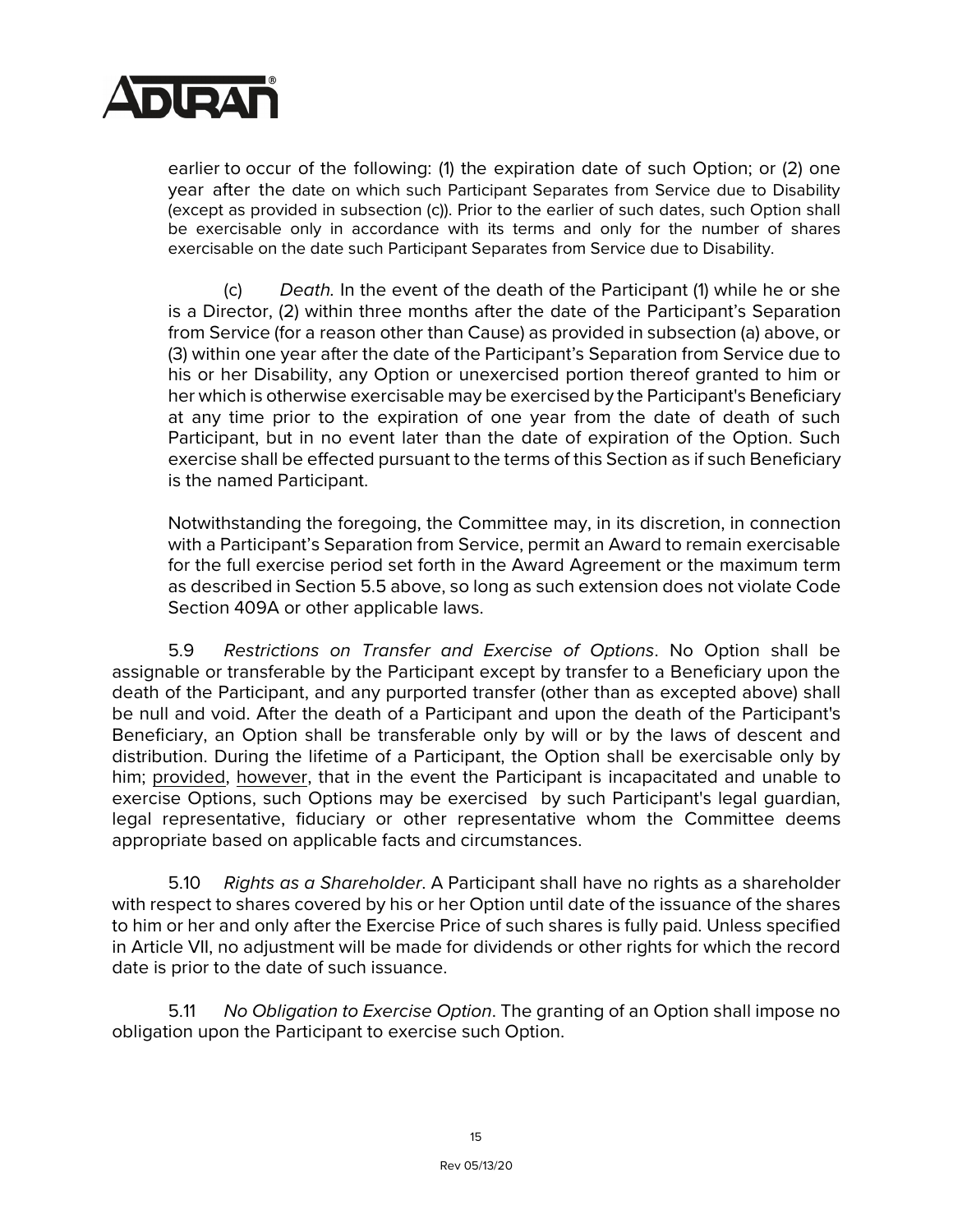

#### **ARTICLE VI Restricted Stock and Restricted Stock Units**

6.1 *Award Agreement*. When the Committee awards Restricted Stock or Restricted Stock Units under the Plan, it shall prepare (or cause to be prepared) an Award Agreement, effective as of the date of grant, that shall specify the number of Shares subject to the Award, any vesting or other restrictions that apply to the Award, and such other provisions as the Committee may determine, which are not inconsistent with the terms and provisions of the Plan.

6.2 *Vesting*. Unless otherwise provided in a Participant's Award Agreement, each Award of Restricted Stock or Restricted Stock Units shall become vested (*i.e.*, all restrictions shall lapse) on the first anniversary of the date of grant; provided that if the Participant incurs a Separation from Service, his rights with regard to all non-vested Restricted Stock or Restricted Stock Units shall cease immediately. Notwithstanding the foregoing, Restricted Stock or Restricted Stock Units subject to time-based vesting shall become 100% vested immediately upon the death or Disability of the Participant or upon a Change of Control of the Company. In addition, the Committee may in its discretion in connection with a Participant's Separation from Service, accelerate vesting of Restricted Stock or Restricted Stock Units or permit continued vesting on the vesting schedule set forth in the Participant's Award Agreement; *provided, however,* that any such extension must comply with Code Section 409A and the delay period (as defined in Section 10.13) for specified employees.

#### 6.3 *Delivery of Restricted Stock*.

(a) *Issuance*. The Company shall issue the shares of Restricted Stock within a reasonable period of time after approval of the Award Agreement; provided that if any law or regulation requires the Company to take any action (including, but not limited to, the filing of a registration statement under the Securities Act and causing such registration statement to become effective) with respect to such shares before the issuance thereof, then the date of delivery of the shares shall be extended for the period necessary to take such action. As long as any restrictions apply to the Restricted Stock, the shares of Restricted Stock shall be held by the Committee in uncertificated form in a restricted account.

(b) *Legend*. Unless the certificate representing shares of the Restricted Stock is deposited with a custodian (as described in this Section), each certificate shall bear the following legend (in addition to any other legend required by law):

> $1<sup>C</sup>$ "The transferability of this certificate and the shares represented hereby are subject to the restrictions, terms and conditions (including forfeiture and restrictions against transfer) contained in the ADTRAN, Inc. 2020 Director Stock Plan and an Award Agreement dated , , , between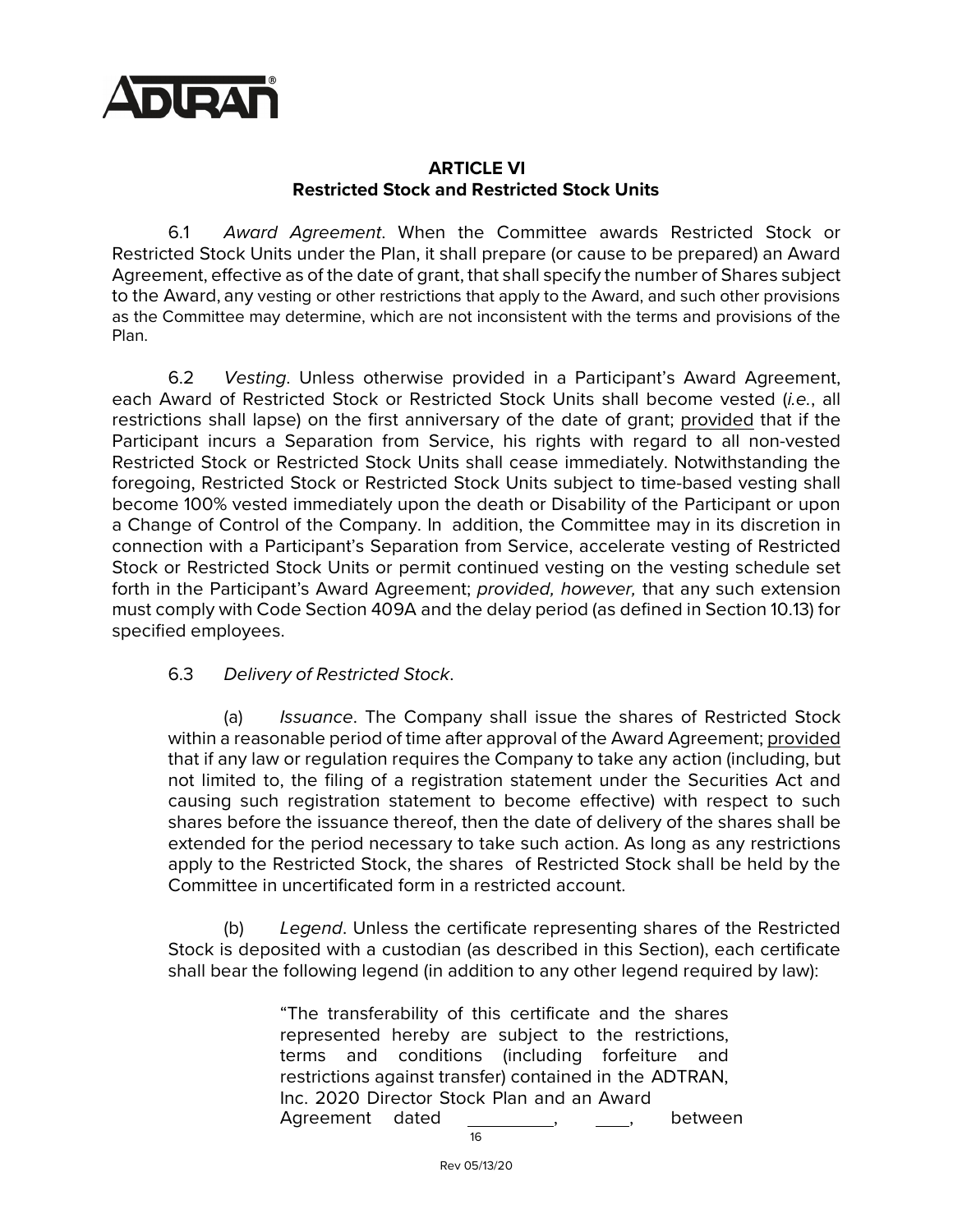

and ADTRAN, Inc. The Plan and the Award Agreement are on file in the office of the Corporate Secretary of ADTRAN, Inc."

Such legend shall be removed or canceled from any certificate evidencing shares of Restricted Stock as of the date that such shares become nonforfeitable.

(c) *Deposit with Custodian*. As an alternative to delivering a stock certificate to the Participant, the Committee may deposit or transfer such shares electronically with a custodian designated by the Committee. The Committee shall cause the custodian to issue a receipt for the shares to the Participant for any Restricted Stock so deposited. The custodian shall hold the shares and deliver the same to the Participant in whose name the Restricted Stock evidenced thereby is registered only after such shares become nonforfeitable.

6.4 *Restrictions on Transfer*. No Restricted Stock or Restricted Stock Unit shall be assignable or transferable by the Participant except by transfer to a Beneficiary upon the death of the Participant, and any purported transfer (other than as excepted above) shall be null and void. After the death of a Participant and upon the death of the Participant's Beneficiary, the Restricted Stock or Restricted Stock Unit (as applicable) shall be transferable only by will or by the laws of descent and distribution.

6.5 *Settlement of RSUs*. Except as otherwise provided in the Award Agreement and in accordance with Code Section 409A, RSUs shall generally be settled in shares of Common Stock immediately following the date they vest; *provided* that the Committee may specify in the applicable Award Agreement that settlement shall be in cash or in a combination of Common Stock and cash.

6.6 *Shareholder Rights.* No shareholder rights shall inure to a Participant who has been awarded Restricted Stock or Restricted Stock Units until the restrictions on the Restricted Stock lapse or actual shares of Common Stock are issued upon settlement of the Restricted Stock Units, as applicable.

6.7 *Dividend Credits*. Unless otherwise provided in the Participant's Award Agreement, (a) any cash dividends paid on Common Stock underlying the Participant's Restricted Stock or Restricted Stock Units during the period of restriction shall be credited to a bookkeeping account which shall be hypothetically invested in whole shares of Common Stock; and (b) upon the lapse of restrictions on the Restricted Stock or Restricted Stock Units, the Company will immediately pay the Participant the accumulated value of the bookkeeping account in the form of whole shares of Common Stock, plus any remaining cash.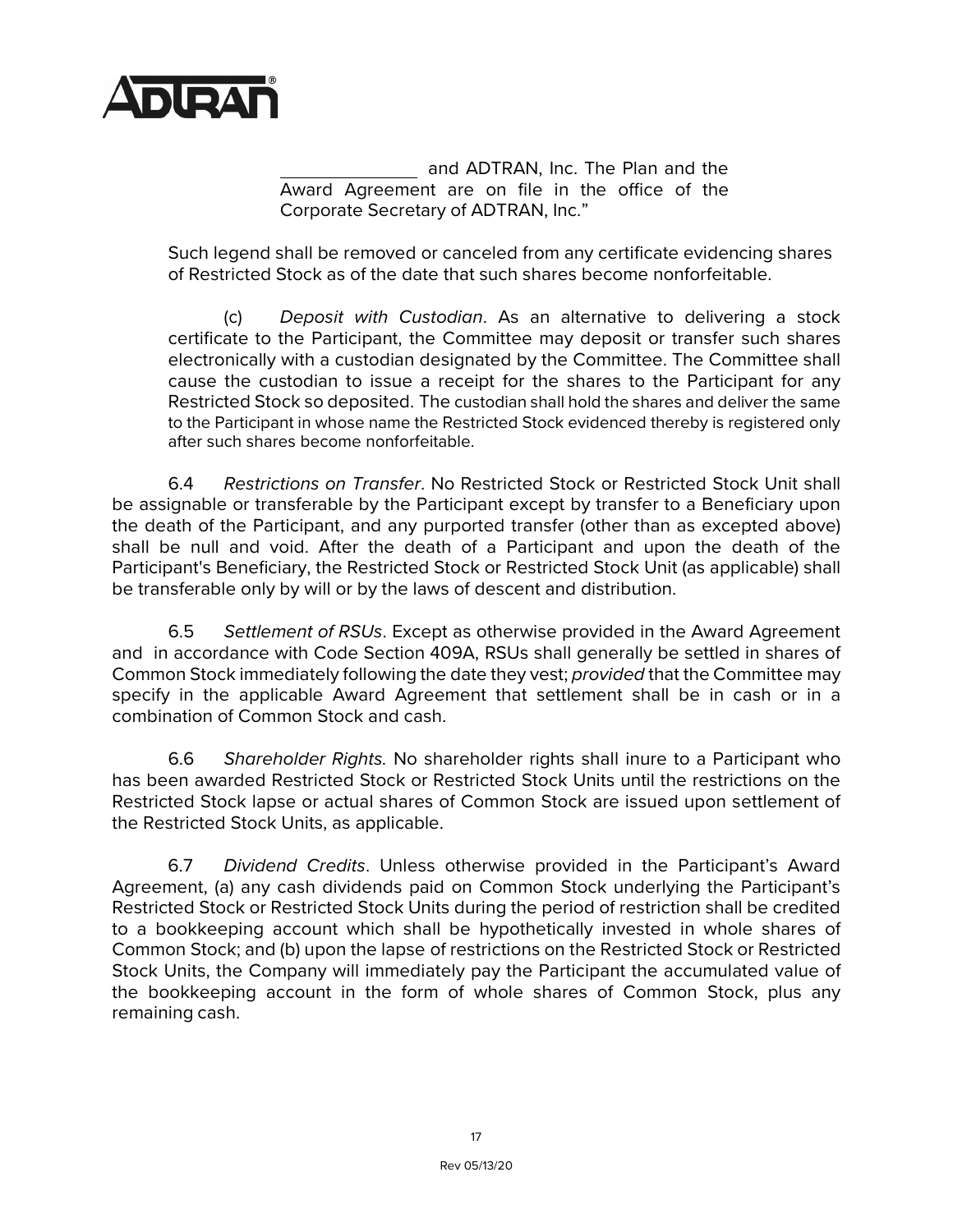

# **ARTICLE VII Adjustments**

7.1 *Recapitalization*. In the event that the outstanding shares of the Common Stock of the Company are hereafter increased or decreased or changed into or exchanged for a different number or kind of shares or other securities of the Company by reason of a recapitalization, reclassification, stock split, combination of shares or dividend payable in shares of the Common Stock, the following rules shall apply:

(a) The Committee shall make an appropriate adjustment in the number and kind of shares available for the granting of Awards under the Plan and in the number and kind of shares granted as part of the annual grants.

(b) The Committee also shall make an appropriate adjustment in the number and kind of shares underlying outstanding Awards, or portions thereof, that remain unexercised or subject to restriction; any such adjustment in any outstanding Options shall be made without change in the total price applicable to the unexercised portion of such Option and with a corresponding adjustment in the Exercise Price per share. No fractional shares shall be issued or optioned in making the foregoing adjustments, and the number of shares available under the Plan or the number of shares subject to any outstanding Awards shall be the next lower number of shares, rounding all fractions downward.

(c) If any rights or warrants to subscribe for additional shares are given *pro rata* to holders of outstanding shares of the class or classes of stock then set aside for the Plan, each Participant shall be entitled to the same rights or warrants on the same basis as holders of the outstanding shares with respect to such portion of his Award for which shares have not yet been issued in his or her name on or prior to the record date or which portion is otherwise not included in the determination of shareholders entitled to receive or exercise such rights or warrants.

7.2 *Reorganization*. Subject to any required action by the shareholders, if the Company shall be a party to any reorganization involving merger, consolidation, acquisition of the stock or acquisition of the assets of the Company which does not constitute a Change of Control, and if the agreement memorializing such reorganization so provides, any outstanding Award granted under the Plan shall pertain to and apply, with appropriate adjustment as determined by the Committee, to the securities of the resulting corporation to which a holder of the number of shares of the Common Stock subject to such Award would have been entitled. If such agreement does not so provide: (a) any or all Options granted hereunder shall become immediately nonforfeitable and fully exercisable or vested (to the extent permitted under federal or state securities laws) and are to be terminated after giving at least 30 days' notice to the Participants to whom such Options have been granted and (b) any or all unvested Awards of Restricted Stock or Restricted Stock Units hereunder shall become immediately fully vested, nonforfeitable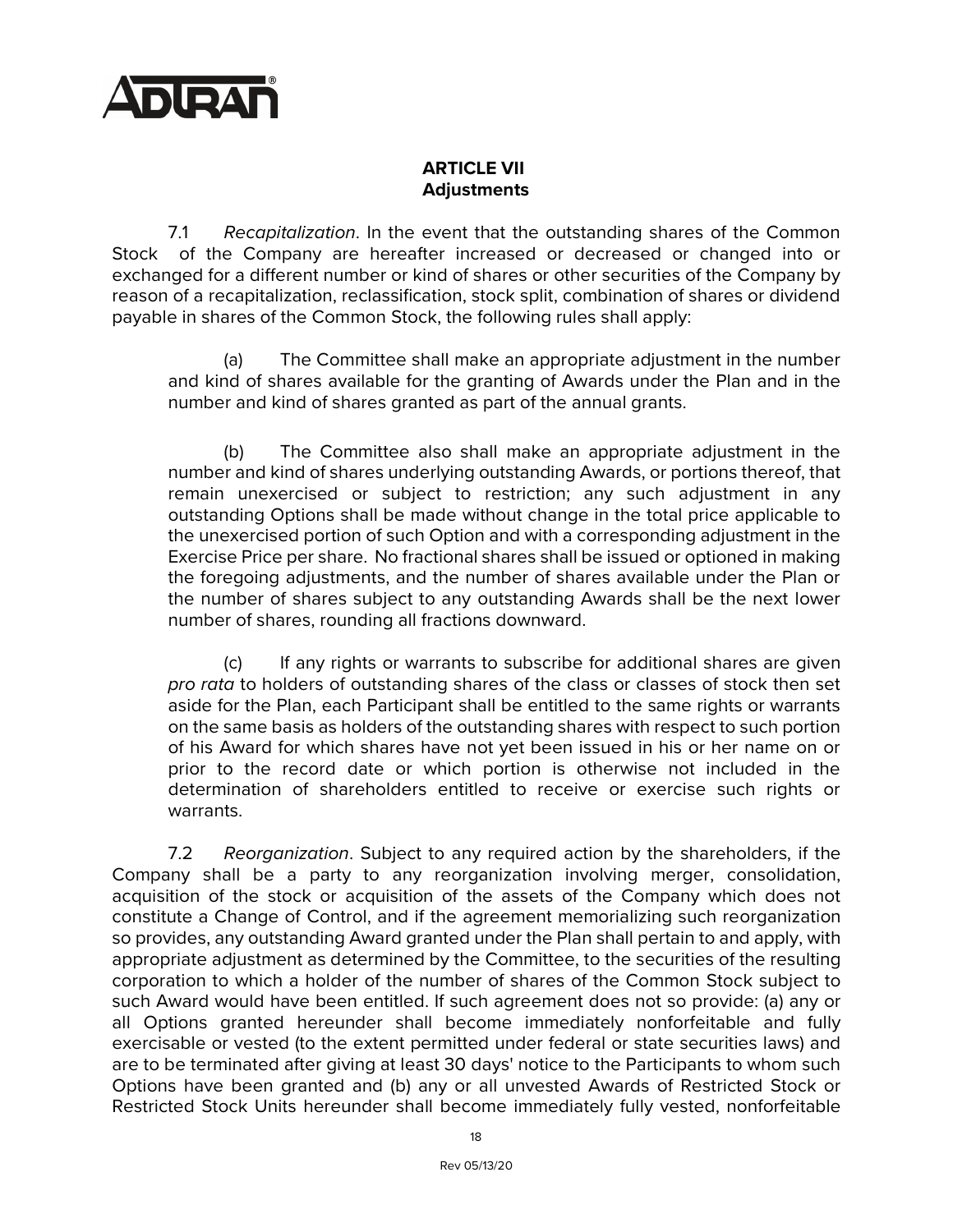

and/or payable.

7.3 *Dissolution and Liquidation*. If the Board adopts a plan of dissolution and liquidation that is approved by the shareholders of the Company, the Committee shall give each Participant written notice of such event at least ten (10) days prior to its effective date, and the rights of all Participants shall become immediately nonforfeitable and fully exercisable or vested (to the extent permitted under federal or state securities laws).

7.4 *Limits on Adjustments*. Any issuance by the Company of stock of any class, or securities convertible into shares of stock of any class, shall not affect, and no adjustment by reason thereof shall be made with respect to, the number or price of shares of the Common Stock subject to any Award, except as specifically provided otherwise in this Article. The grant of Awards pursuant to the Plan shall not affect in any way the right or power of the Company to make adjustments, reclassifications, reorganizations or changes of its capital or business structure or to merge, consolidate or dissolve, or to liquidate, sell or transfer all or any part of its business or assets. All adjustments the Committee makes under this Article shall be conclusive.

7.5 *No Cashouts or Repricings.* Except in connection with a corporate transaction involving the Company (including, without limitation, any stock dividend, stock split, extraordinary cash dividend, recapitalization, reorganization, merger, consolidation, split-up, spin-off, combination, or exchange of shares), the terms of outstanding Awards may not be amended to reduce the Exercise Price of outstanding Options or cancel outstanding Options in exchange for cash, other Awards or Options with an Exercise Price that is less than the Exercise Price of the original Options without stockholder approval.

# **ARTICLE VIII Agreement by Participant and Securities Registration**

8.1 *Agreement*. If, in the opinion of counsel to the Company, such action is necessary or desirable, no Award shall be granted to any Participant and no Option shall be exercisable by a Participant unless, at the time of grant or exercise, as applicable, such Participant (a) represents and warrants that he or she will acquire the Common Stock for investment only and not for purposes of resale or distribution, and (b) makes such further representations and warranties as are deemed necessary or desirable by counsel to the Company with regard to holding and resale of the Common Stock. The Participant shall, upon the request of the Committee, execute and deliver to the Company an agreement or affidavit to such effect. Should the Committee have reasonable cause to believe that such Participant did not execute such agreement or affidavit in good faith, the Company shall not be bound by the grant of the Award or by the exercise of an Option. All certificates representing shares of Common Stock issued pursuant to the Plan shall be marked with the following restrictive legend or similar legend, if such marking, in the opinion of counsel to the Company, is necessary or desirable: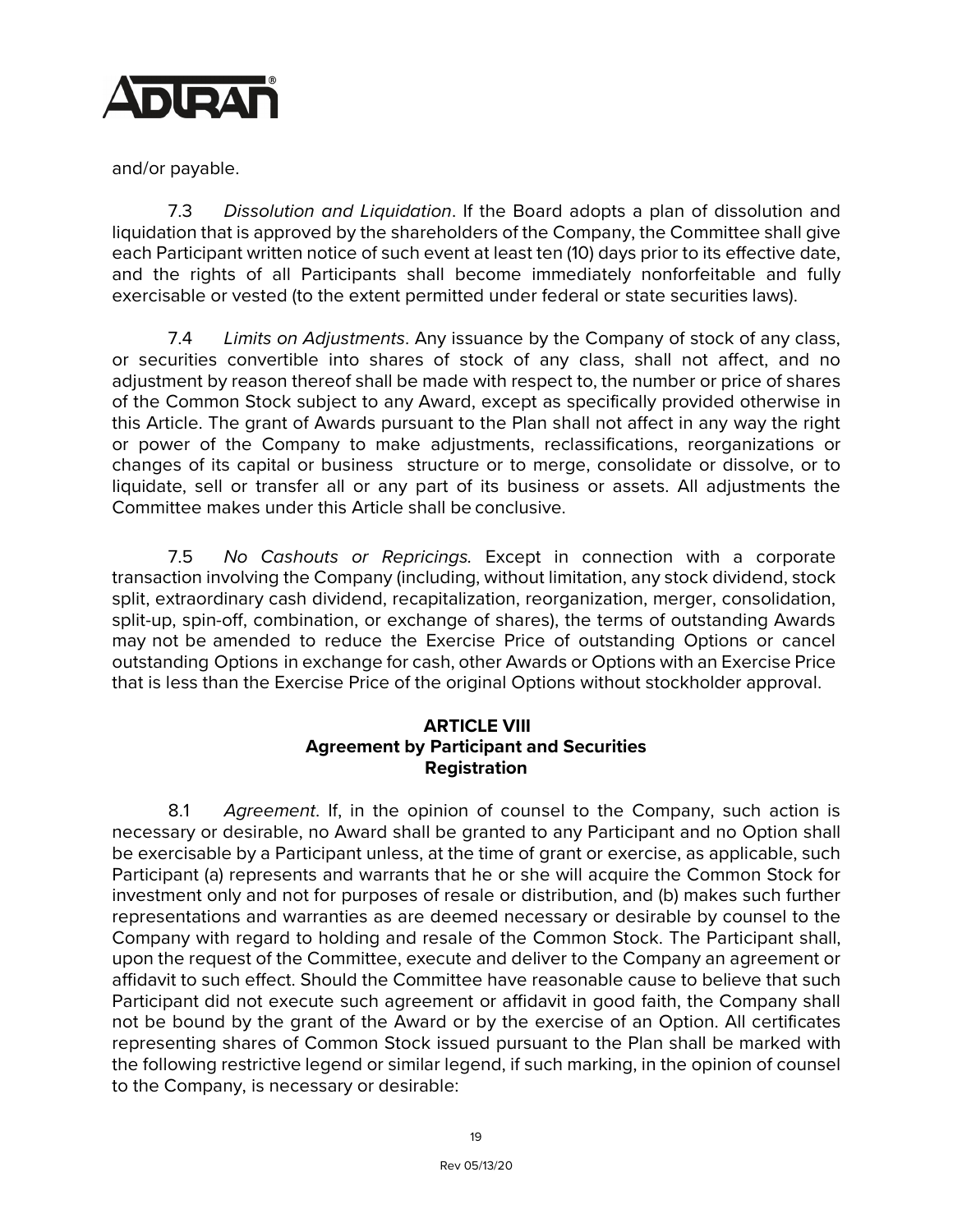

The shares represented by this certificate have not been registered under the Securities Act of 1933, as amended, or the securities laws of any state and are held by an "affiliate" (as such term is defined in Rule 144 promulgated by the Securities and Exchange Commission under the Securities Act of 1933, as amended) of the Company. Accordingly, these shares may not be sold, hypothecated, pledged or otherwise transferred except (i) pursuant to an effective registration statement under the Securities Act of 1933, as amended, and any applicable securities laws or regulations of any state with respect to such shares.

(ii) in accordance with Securities and Exchange Commission Rule 144, or (iii) upon the issuance to the Company of a favorable opinion of counsel or the submission to the Company of such other evidence as may be satisfactory to the Company that such proposed sale, assignment, encumbrance or other transfer will not be in violation of the Securities Act of 1933, as amended, or any applicable securities laws of any state or any rules or regulations thereunder. Any attempted transfer of this certificate or the shares represented hereby which is in violation of the preceding restrictions will not be recognized by the Company, nor will any transferee be recognized as the owner thereof by the Company.

If the Common Stock is (A) held by a Participant who ceases to be an "affiliate," as that term is defined in Rule 144 of the Securities Act, or (B) registered under the Securities Act and all applicable state securities laws and regulations as provided in Section 8.2, the Committee, in its discretion and with the advice of counsel, may dispense with or authorize the removal of the restrictive legend set forth above or the portion thereof which is inapplicable.

8.2 *Registration*. In the event that the Company in its sole discretion shall deem it necessary or advisable to register, under the Securities Act or any state securities laws or regulations, any shares with respect to which Awards have been granted hereunder, then the Company shall take such action at its own expense before delivery of the certificates representing such shares to a Participant. In such event, and if the shares of Common Stock of the Company shall be listed on any national securities exchange (as such term is defined by the Exchange Act) or on the NASDAQ National Market System at the time of the removal of restrictions from an Award or exercise of any Option, the Company shall make prompt application at its own expense for the listing on such stock exchange or the NASDAQ National Market System of the shares of Common Stock to be issued.

## **ARTICLE IX Amendment and Termination**

9.1 *Amendment and Termination By the Board*. Subject to Code Section 409A and Section 9.2 below, the Board shall have the power at any time to add to, amend, modify or repeal any of the provisions of the Plan, to suspend the operation of the entire Plan or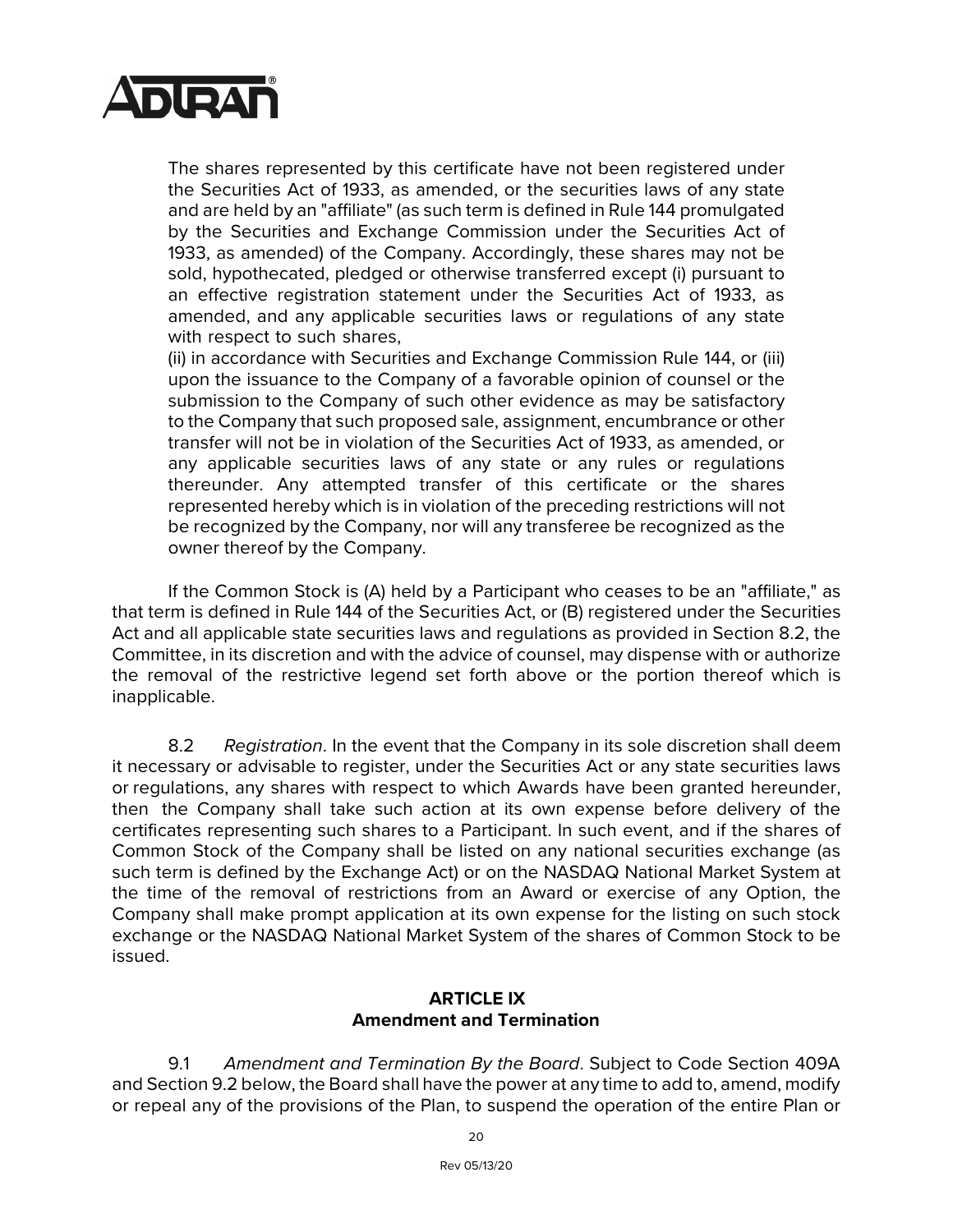

any of its provisions for any period or periods or to terminate the Plan in whole or in part. In the event of any such action, to the extent it determines necessary to administer the Plan, the Committee shall prepare written procedures which, when approved by the Board, shall govern the administration of the Plan resulting from such addition, amendment, modification, repeal, suspension or termination. No Award Agreement may be amended to reprice or constructively reprice any Award.

9.2 *Restrictions on Amendment and Termination*. Notwithstanding the provisions of Section 9.1 above, the following restrictions shall apply to the Board's authority under Section 9.1 above:

(a) *Prohibition Against Adverse Effects on Outstanding Awards.* No addition, amendment, modification, repeal, suspension or termination shall adversely affect, in any way, the rights of a Participant who has an outstanding Award without the consent of such Participant. The Committee shall not amend any Award Agreement that it previously has authorized under the Plan that adversely affects the Participant's rights or benefits under an Award without the written (or electronic) consent of the Participant holding such Award.

(b) *Shareholder Approval Required for Certain Modifications.* No modification or amendment of the Plan may be made without the prior approval of the shareholders of the Company if such approval is necessary with respect to tax, securities or other applicable laws or the applicable rules or regulations of any stock exchange or the NASDAQ National Market System.

#### **ARTICLE X Miscellaneous Provisions**

10.1 *Beneficiary.* Upon a Participant's death, the Participant's Beneficiary shall be determined as follows:

(a) *Designation of Beneficiary.* A Participant's Beneficiary shall be the Person who is last designated in writing by the Participant as such Participant's Beneficiary hereunder. A Participant shall designate his or her original Beneficiary in writing (on paper or electronically) on the form provided by the Committee. Any subsequent modification of the Participant's Beneficiary shall be on the form provided by the Committee. A designation of Beneficiary shall be effective when the properly completed form is received *and* accepted by the Committee (or its designee), as determined in the Committee's (or its delegate's) sole discretion.

(b) *No Designated Beneficiary.* If no Beneficiary has been validly designated by a Participant, or the Beneficiary designated by the Participant is no longer living or in existence at the time of the Participant's death, then the Participant's Beneficiary shall be deemed to be the Participant's legal spouse under applicable state law, or if none, the Participant's estate.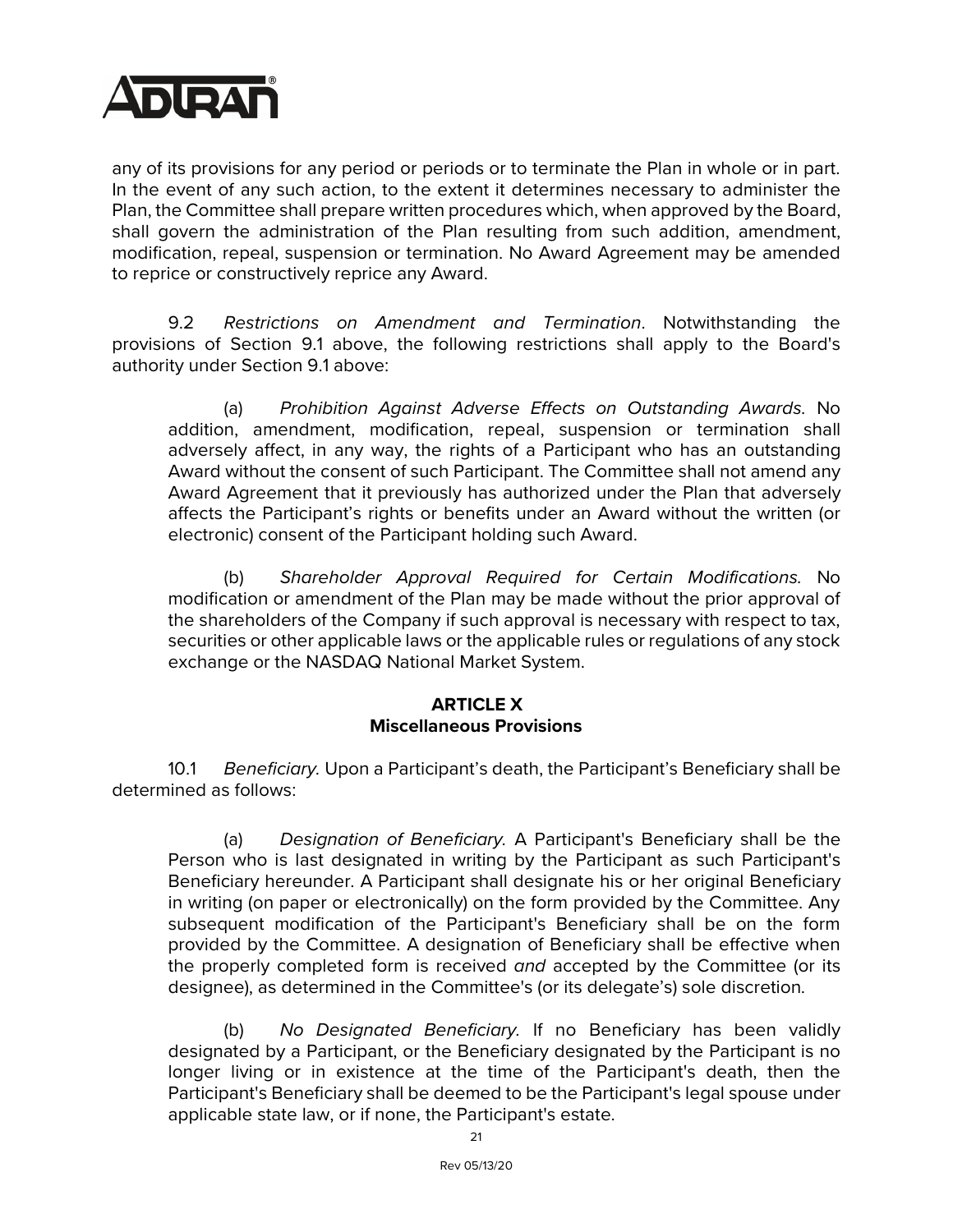

(c) *Designation of Multiple Beneficiaries.* A Participant may, consistent with subsection (a) above, designate more than one Person as a Beneficiary if, for each such Beneficiary, the Participant also designates a percentage of the Participant's Award to be transferred to such Beneficiary upon the Participant's death. Unless otherwise specified by the Participant, any designation by the Participant of multiple Beneficiaries shall be interpreted as a designation by the Participant that each such Beneficiary (to the extent such Beneficiary is alive or in existence as of the Participant's date of death) should be entitled to an equal percentage of the Participant's Award. Each Beneficiary shall have complete and non-joint rights with respect to the portion of a Participant's Award to be transferred to such Beneficiary upon the Participant's death.

(d) *Contingent Beneficiaries.* A Participant may designate one or more contingent Beneficiaries to receive all or a portion of the Participant's Award in the event that all of the Participant's original Beneficiaries should predecease the Participant. In the event that one or more original Beneficiaries predeceases the Participant, then the remaining original Beneficiaries specified above shall be entitled to the share of such deceased Beneficiary in direct proportion to their designated shares.

10.2 *Application of Funds*. The proceeds received by the Company from the sale of the Common Stock subject to the Options granted hereunder will be used for general corporate purposes.

10.3 *Notices*. In order for a Participant or other individual to give notice or other communication to the Committee, the notice or other communication shall be in the form specified by the Committee and delivered to the location designated by the Committee in its sole discretion.

10.4 *Compliance with Rule 16b-3*. This Plan is intended to be in compliance with the requirements of Rule 16b-3 as promulgated under Section 16 of the Exchange Act.

10.5 *Governing Law*. The Plan shall be governed by and shall be construed in accordance with the laws of the State of Alabama, without regard to any choice of law principles thereof or of any other jurisdiction.

10.6 *Additional Provisions By Committee*. The Award Agreements authorized under the Plan may contain such other provisions as the Committee shall deem advisable.

10.7 *Plan Document Controls*. In the event of any conflict between the provisions of an Award Agreement and the Plan, the Plan shall control.

10.8 *Gender and Number*. Wherever applicable, the masculine pronoun shall include the feminine pronoun, and the singular shall include the plural.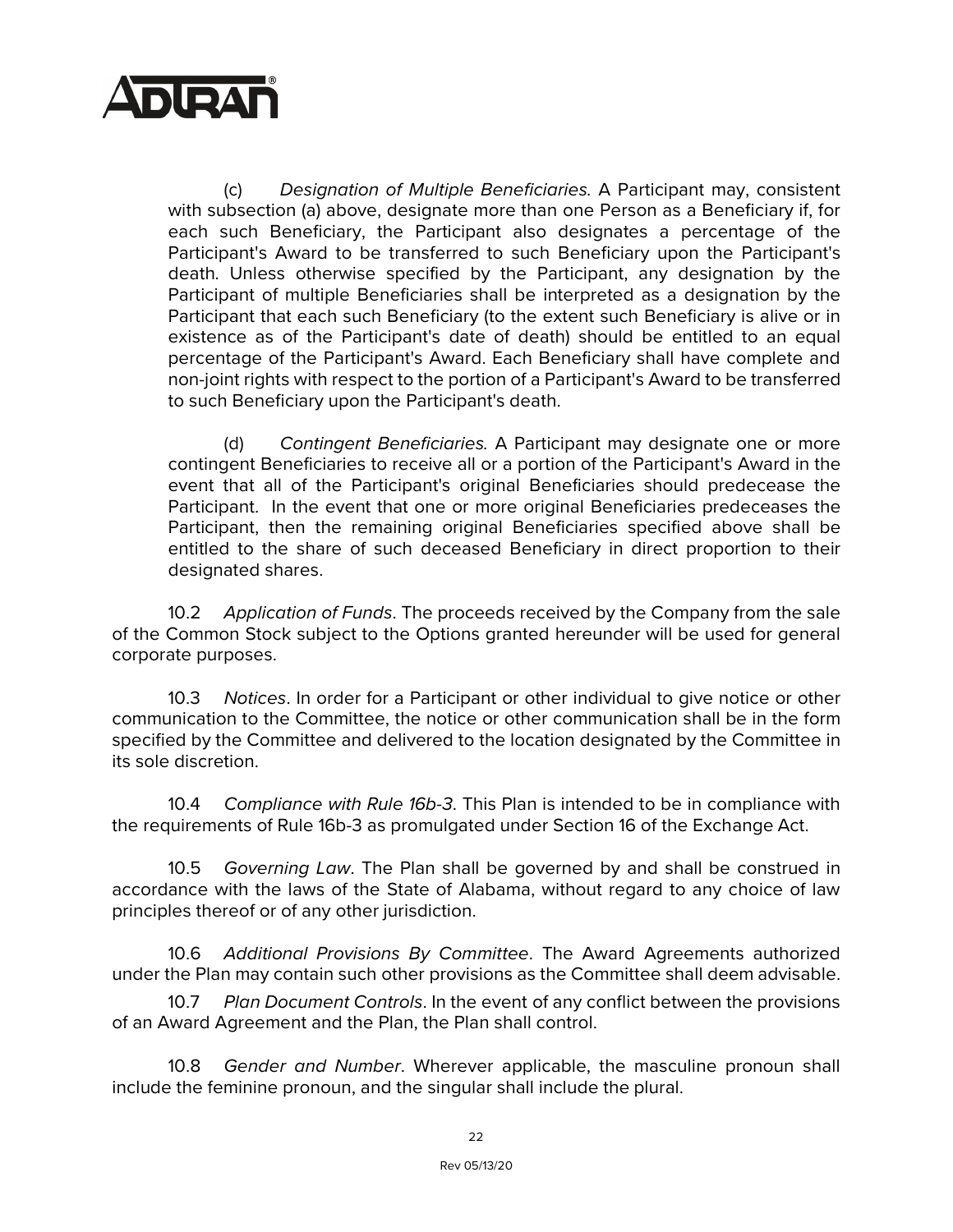

10.9 *Headings*. The titles in this Plan are inserted for convenience of reference; they constitute no part of the Plan and are not to be considered in the construction hereof.

10.10 *Legal References*. Any reference in this Plan to a provision of law which is later revised, modified, finalized or redesignated, shall automatically be considered a reference to such revised, modified, finalized or redesignated provision of law.

10.11 *No Rights to Perform Services*. Nothing contained in the Plan, or any modification thereof, shall be construed to give any individual any rights to perform services for the Company or any of its Affiliates.

10.12 *Unfunded Arrangement*. The Plan shall not be funded, and except for reserving a sufficient number of authorized shares to the extent required by law to meet the requirements of the Plan, the Company shall not be required to establish any special or separate fund or to make any other segregation of assets to assure the payment of any grant under the Plan.

10.13 *Clawback/Recovery*. Subject to Section 409A, all Awards granted under the Plan will be subject to clawback, recovery, or recoupment, as determined by the Committee in its sole discretion, including but not limited to a reacquisition right with respect to previously granted Restricted Stock or other cash or property, (a) as provided in the Company's forfeiture policy implemented by the Company from time to time and applicable to all officers and Directors of the Company on the same terms and conditions, including without limitation, any such policy adopted to comply with the requirements of applicable law or the rules and regulations of any stock exchange applicable to the Company, (b) as is required by the Dodd-Frank Wall Street Reform and Consumer Protection Act, or other applicable law, (c) as provided in the applicable Award Agreement, and/or (d) to the extent that the Committee determines that the Participant has been involved in the altering, inflating, and/or inappropriate manipulation of performance/financial results or any other infraction of recognized ethical business standards, or that the Participant has willfully engaged in any activity injurious to the Company, or the Participant's Separation from Service with the Company or its Affiliates is for Cause. *Compliance with Section 409A of the Code*. Unless otherwise expressly provided for in an Award Agreement, the Plan and Award Agreements will be interpreted to the greatest extent possible in a manner that makes the Plan and the Awards granted hereunder exempt from Section 409A of the Code, and, to the extent not so exempt, compliant with Section 409A of the Code. If the Committee determines that any Award granted hereunder is not exempt from and is therefore subject to Section 409A of the Code, the Award Agreement evidencing such Award will incorporate the terms and conditions necessary to avoid the consequences specified in Section 409A(a)(1) of the Code, and to the extent an Award Agreement is silent on terms necessary for compliance, such terms are hereby incorporated by reference into the Award Agreement. Notwithstanding anything to the contrary in this Plan (and unless the Award Agreement specifically provides otherwise), if a Participant holding an Award that constitutes "deferred compensation" under Section 409A of the Code is a "specified employee" for purposes of